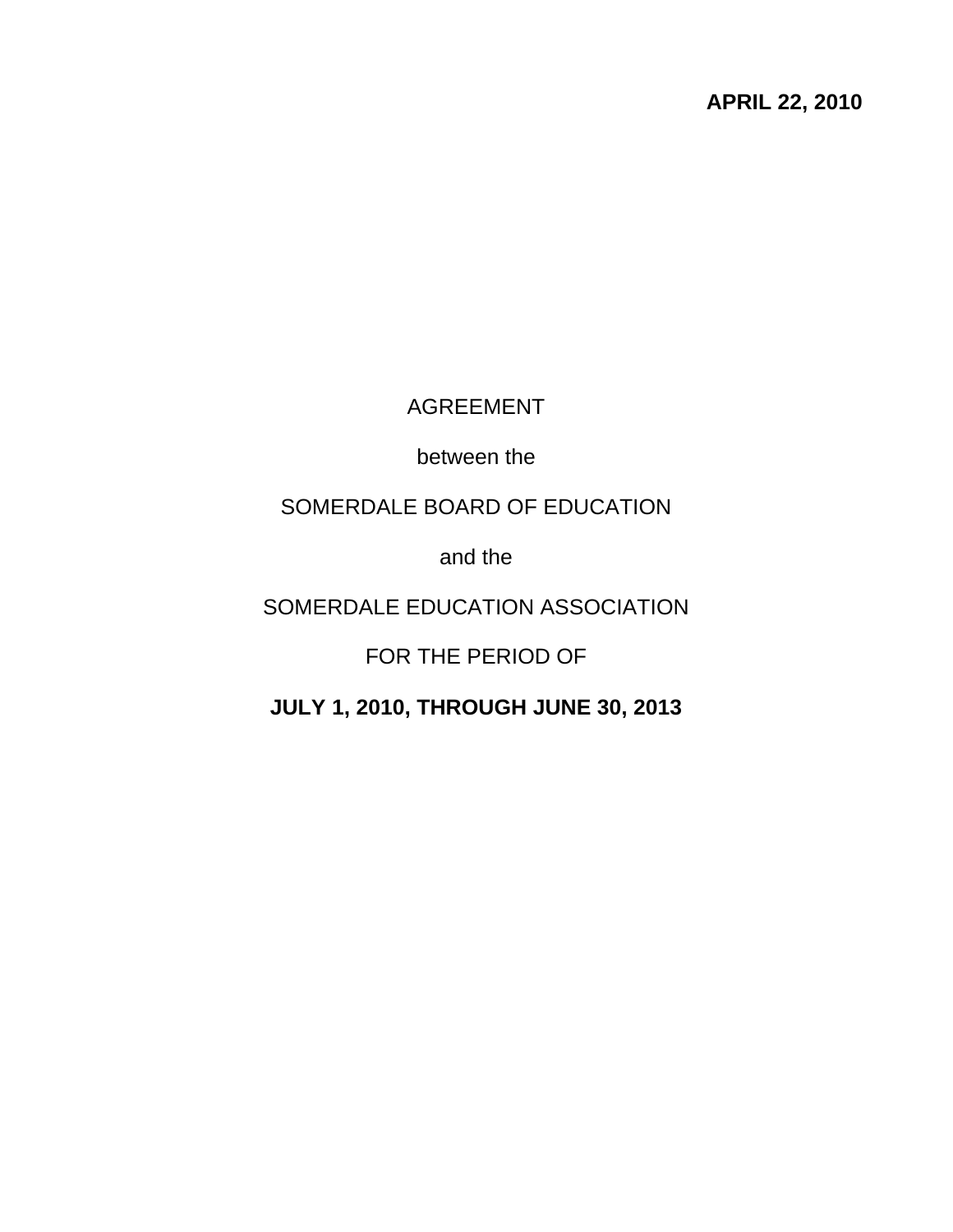| <b>ARTICLE</b><br><b>NUMBER</b> | TITLE                                                            | <b>PAGE</b><br><b>NUMBER</b> |
|---------------------------------|------------------------------------------------------------------|------------------------------|
|                                 | Preamble                                                         |                              |
| 1                               | Recognition                                                      |                              |
| $\overline{2}$                  | <b>Negotiating Successor Agreement</b>                           |                              |
| 3                               | <b>Grievance Procedure</b>                                       |                              |
| 4                               | Unit Member Rights                                               |                              |
| 5                               | <b>Association Rights and Privileges</b>                         |                              |
| 6                               | <b>Salaries</b>                                                  |                              |
| 7                               | <b>Employment Practices</b>                                      |                              |
| 8                               | <b>Work Day</b>                                                  |                              |
| 9                               | <b>Work Year</b>                                                 |                              |
| 10                              | <b>Class Size</b>                                                |                              |
| 11                              | <b>Non-Teaching Duties</b>                                       |                              |
| 12                              | Transfers, Assignments and Reassignments                         |                              |
| 13                              | <b>Unit Member Evaluation</b>                                    |                              |
| 14                              | <b>Sick Leave</b>                                                |                              |
| 15                              | Long-Term Leaves of Absence                                      |                              |
| 16                              | <b>Temporary Leaves of Absence</b>                               |                              |
| 17                              | <b>Association Payroll Dues Deduction</b>                        |                              |
| 18                              | <b>Insurance Protection</b>                                      |                              |
| 19                              | Professional Development and Education Improvement               |                              |
| 20                              | <b>Summer School</b>                                             |                              |
| 21                              | <b>General Provisions</b>                                        |                              |
| 22                              | <b>Board's Rights</b>                                            |                              |
| 23                              | <b>Facilities</b>                                                |                              |
| 24                              | Reimbursement Upon Retirement for Unused Accumulated             |                              |
|                                 | <b>Sick Days</b>                                                 |                              |
| 25                              | Longevity                                                        |                              |
| 26                              | <b>Duration of Agreement</b>                                     |                              |
| Appendix A                      | <b>Grievance Report</b>                                          |                              |
| Appendix B                      | Authorization To Deduct Association Membership Dues              |                              |
| Appendix C                      | Non Tenure Non Renewal                                           |                              |
| Appendix D-1                    | Teacher Salary Guide - 2010-2011                                 |                              |
| <b>Appendix D-2</b>             | Teacher Salary Guide - 2011-2012                                 |                              |
| Appendix D-3                    | Teacher Salary Guide - 2012-2013                                 |                              |
| Appendix E                      | <b>Extracurricular Stipends</b>                                  |                              |
| Appendix F                      | Assistant Salary Guides - 2010-2011, 2011-2012, AND<br>2012-2013 |                              |
| Appendix G                      | Miscellaneous Stipends - 2010-2011, 2011-2012, AND<br>2012-2013  |                              |

# **Table of Contents**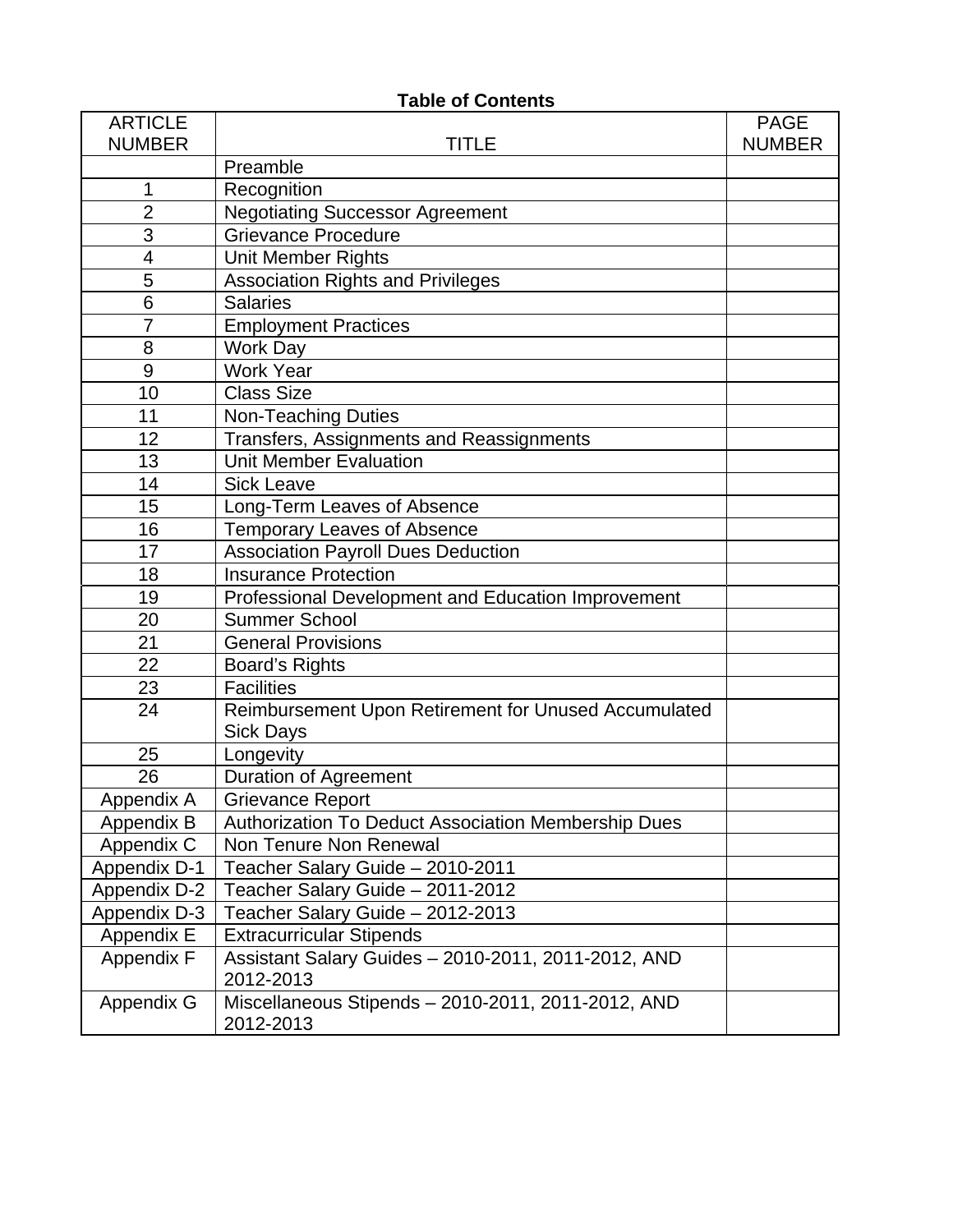# PREAMBLE

THIS AGREEMENT entered into effect the 1st day of **July, 2010**, by and between the BOARD OF EDUCATION OF THE BOROUGH OF SOMERDALE, IN THE COUNTY OF CAMDEN, New Jersey, hereinafter called the "Board" and the SOMERDALE EDUCATION ASSOCIATION, hereinafter called the "Association".

Whereas, the parties have negotiated and reached certain understandings which they desire to confirm in this Agreement, it is hereby agreed as follows:

# ARTICLE 1 RECOGNITION

- A. Pursuant to NJSA 34:13a-1 et. seq. the Somerdale Board of Education hereby recognizes the Somerdale Education Association, Inc., as the sole and exclusive representative for collective negotiation concerning terms and conditions of employment for all full time and part time personnel under contract by the Board of Education as included herein, unless in a supervisory capacity.
	- 1. Teaching Staff
	- 2. Librarian
	- 3. Guidance Counselor
	- 4. Nurse
	- 5. Speech Therapist
	- 6. Learning Disability Teacher Consultant [LDTC]
	- 7. Assistant
	- 8. School Psychologist
	- 9. Social Worker

but excluding:

- 1. Superintendent
- 2. School Business Administrator
- 3. Board Secretary
- 4. Principals
- 5. Building and Grounds Supervisor
- 6. Secretaries
- 7. Substitute Teacher
- B. Unless otherwise indicated, the term "employee" when used hereinafter in this Agreement, shall refer to all employees represented by the Association in the negotiating unit as above defined, and reference to employees shall be deemed to include both the male and the female, except when the context clearly limits the intent to one sex, and words used in the singular shall include words in the plural as the text so requires.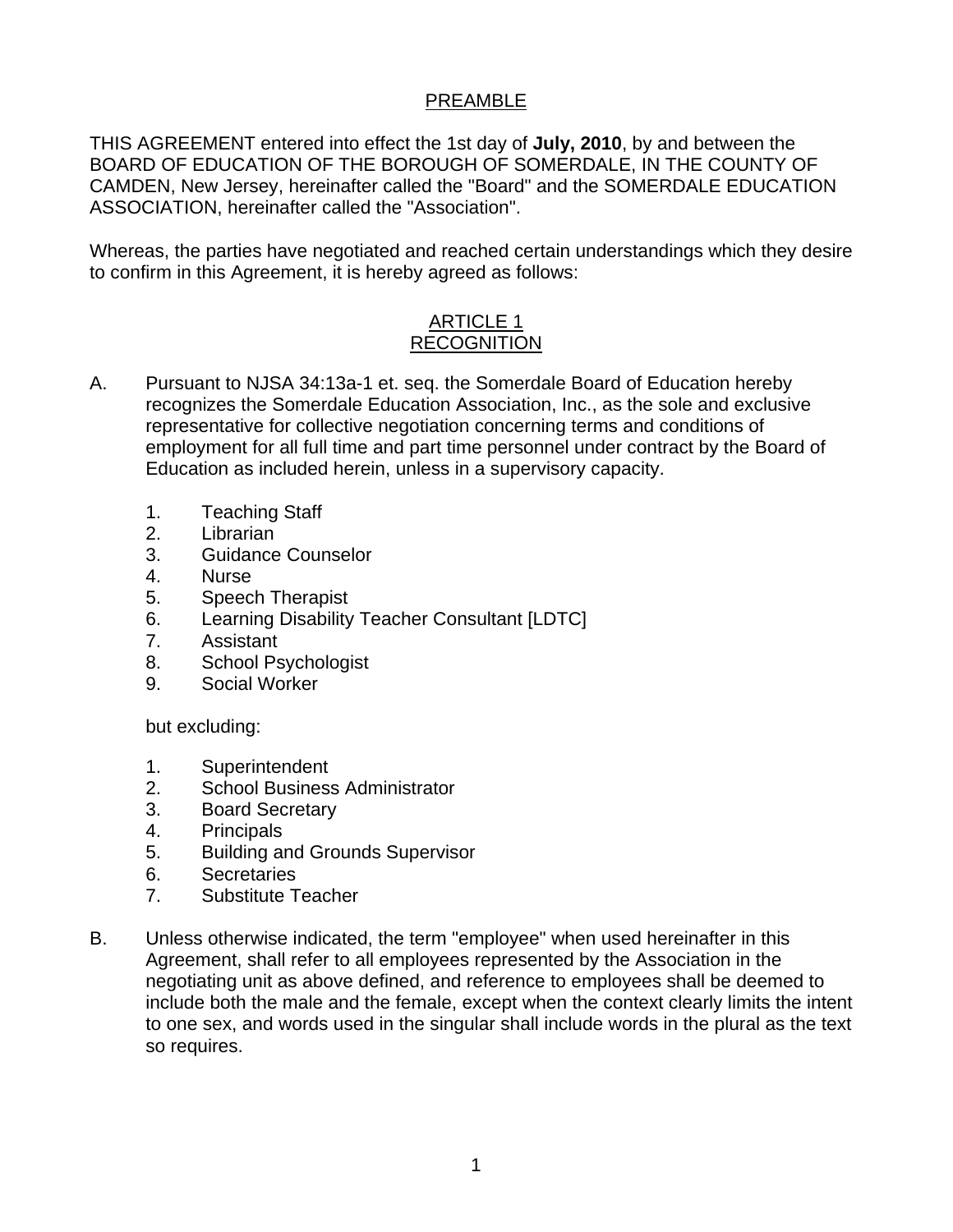#### ARTICLE 2 NEGOTIATING SUCCESSOR AGREEMENT

- A. The parties agree to enter into collective negotiations in accordance with NJSA 34:13A-1 et seq. in a good faith effort to reach agreement concerning the terms and conditions of teachers' employment. Such negotiations shall begin in accordance with PERC Rules in the calendar year preceding the calendar year in which the existing agreement expires. Any agreement negotiated shall apply to the unit defined, be ratified by the Association, be adopted by the Board, and be signed by the Association and the Board.
- B. Upon reasonable request by the Association, the Board agrees to make known to the Association when and where the Association may inspect such documents, as the Board is required by law to release and make available to the public. It is understood by the parties that the budget annually adopted by the Board of Education, the Board minutes and any document required to be filed in report form with the Department of Education or any agency of the State of New Jersey shall fall within the definition of public records for the purpose of this Agreement.
- C. Neither party in any negotiations shall have any control over the selection of the negotiating representatives of the other party.
- D. Pursuant to NJSA 34:13-1 et seq., the Board agrees not to negotiate concerning said employees in the negotiating unit, as defined in ARTICLE 1 of this Agreement, with any organization other than the Association for the term of this Agreement.
- E. This Agreement incorporates the entire understanding of the parties on all matters which were the subject of negotiation. During the term of this Agreement neither party shall be required to negotiate with respect to any such matter whether or not covered by this Agreement and whether or not within the knowledge or contemplation of either or both of the parties at the time they negotiated or executed this Agreement.
- F. This Agreement shall not be modified in whole or in part by the parties except by an instrument in writing duly executed by both parties.

## ARTICLE 3 GRIEVANCE PROCEDURE

A. Informal disposition of grievance

 The parties recognize that the informal disposition of problems is often preferable to formalized proceedings. Therefore, Unit Members are encouraged by the Association and the Board to attempt to achieve informal disposition of their grievance.

- B. Definitions:
	- 1. A grievance shall mean a complaint by an employee that there has been to him a personal loss, injury or inconvenience because there has been a violation, misinterpretation, misapplication or infringement upon the provisions of this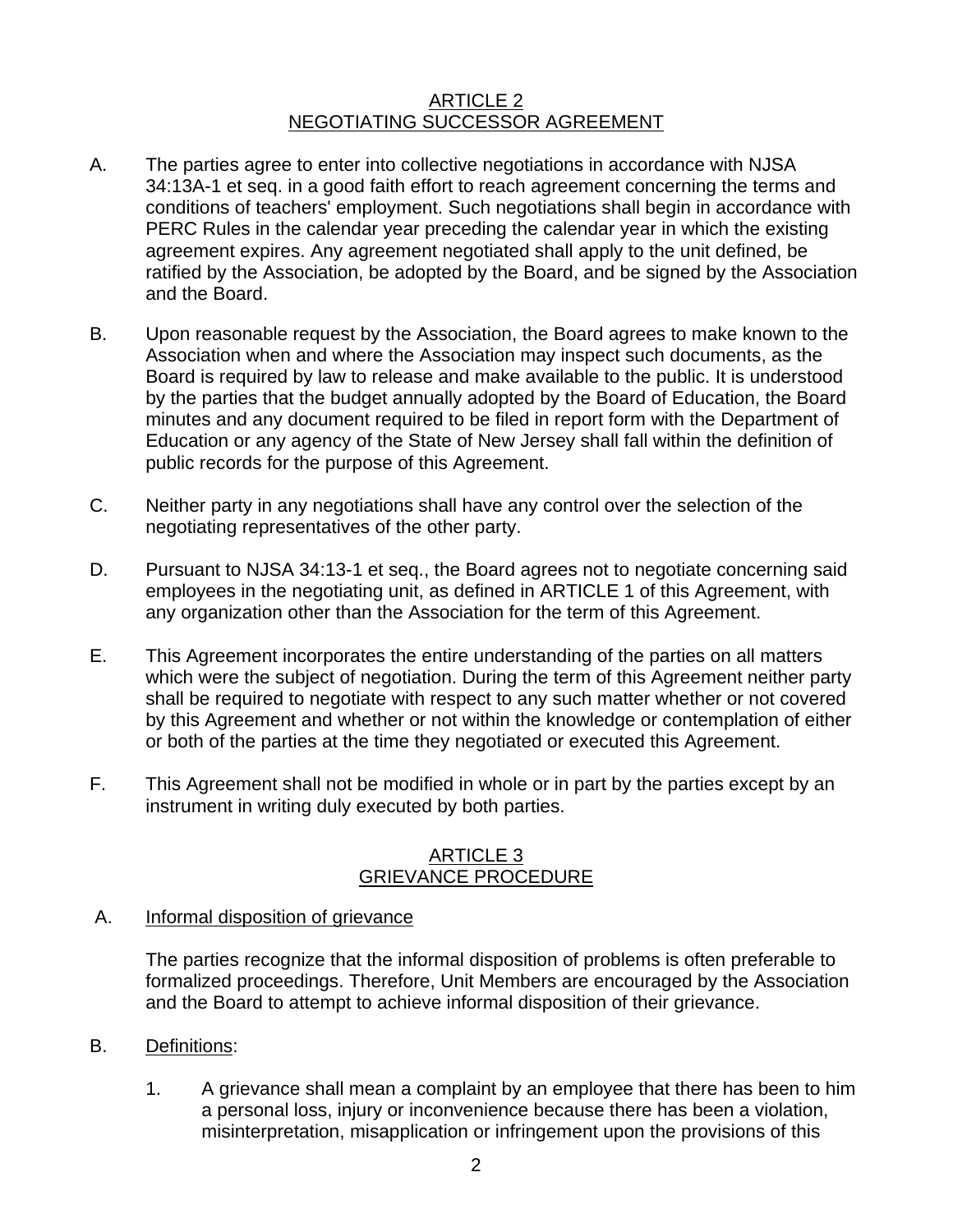Agreement, or that there has been a personal loss, injury or inconvenience because there has been a violation, misinterpretation or misapplication of established board policy, or as a result of an administrative decision pertaining to board policy or this Agreement.

- 2. As used in this Article, the term "employee" shall mean:
	- a. An individual Unit Member
	- b. A group of Unit Members having the same grievance.

## C. Procedures:

- 1. Any employee who decides either alone or after seeking the assistance of the Association that he or she has a grievance, he or she shall discuss it with his immediate superior in an attempt to resolve the matter informally at that level. To be considered under this grievance procedure, a grievance must be initiated at this informal level within twenty (20) school days of the event that gave rise to the grievance.
- 2. If, as a result of the discussion, the matter is not resolved to the satisfaction of the employee within five (5) school days of such discussion, he or she shall set forth his grievance in writing to the principal or if the grievance results from an action of a school official higher than the rank of principal, the grievant may set forth his grievance in writing to that official, specifying:
	- a. The nature of the grievance including the specific provisions of this Agreement alleged to have been violated.
	- b. The results of previous discussions.
	- c. That he/she is dissatisfied with decisions previously rendered.
	- d. The remedy sought.

The principal or such official shall give his decision to the employee in writing within five (5) school days of receipt of the written grievance.

- 3. The employee may within five (5) school days of receipt of the decision of the principal or other official appeal the decision to the Superintendent of Schools. The appeal to the Superintendent must be made in writing and shall be in the form set out in Appendix A. The Superintendent shall give his decision in writing to the employee and the principal within ten (10) school days of receipt of the written grievance.
- 4. If the grievance is not resolved to the employee's satisfaction, he or she may appeal within ten (10) school days of receipt of the Superintendent's decision to the Board of Education. The request shall be submitted in writing through the Board Secretary who shall attach all related papers and forward the request to the Board. The Board, or a committee thereof, composed of not less than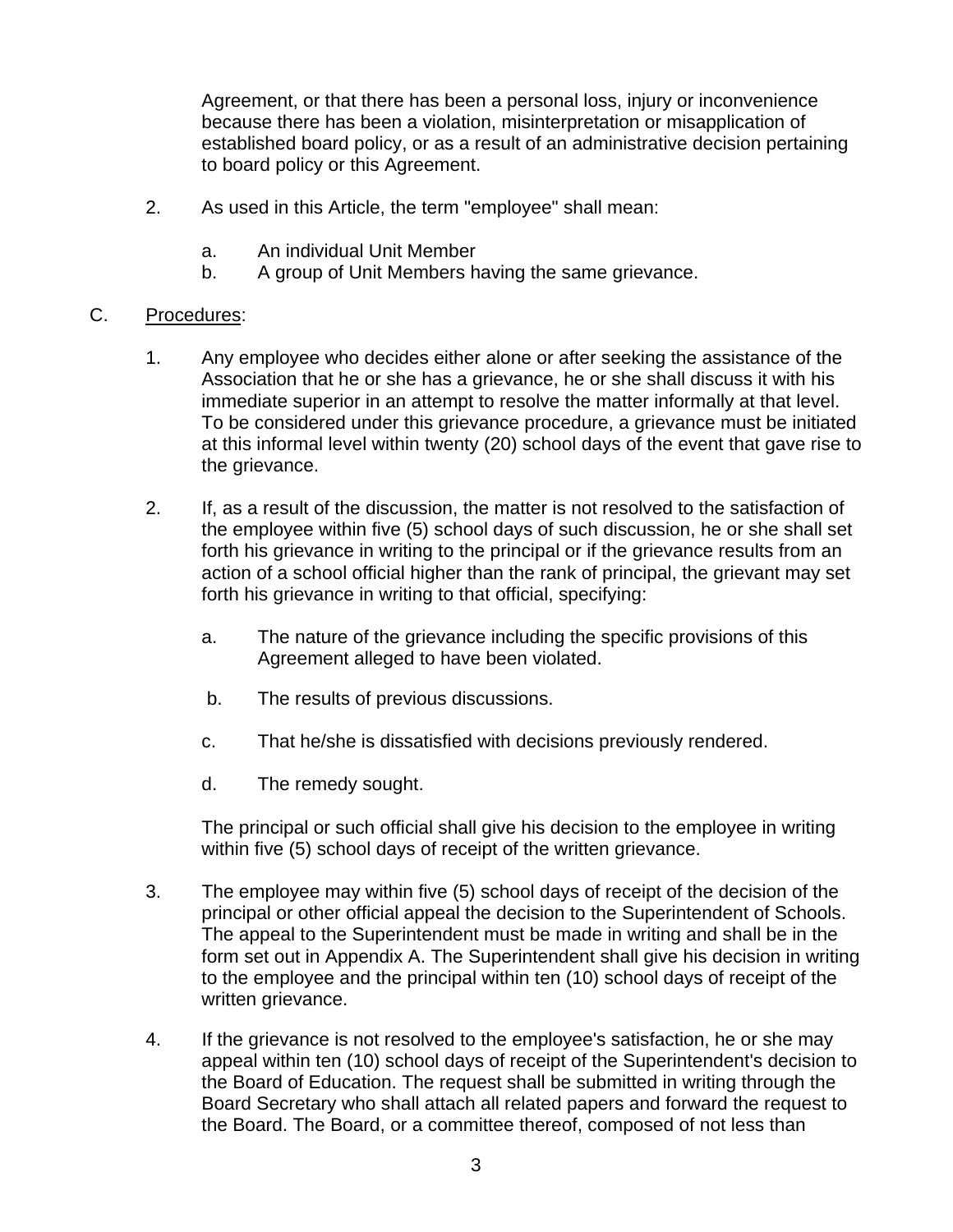three (3) members shall hold a hearing with the employee within twenty (20) school days of receipt of the written grievance and render a decision in writing within ten (10) school days of the hearing.

- 5. In the event a grievance shall not have been settled under the Procedure above, and only if such grievance involve a claim or infringement upon the provisions of the Agreement, the aggrieved may proceed directly to arbitration, which shall be binding subject to the limitation of statute. However, no matter shall be considered a grievance subject to arbitration if it pertains to:
	- a. Any matter for which a method of review is prescribed by law or any rule or regulation of the State Commissioner of Education, or any matter which according to law is either beyond the scope of Board authority or limited to action by the Board alone.
	- b. A complaint of a non-tenure employee which arises by reason of his or her not being re-employed.
	- c. A complaint by any certificated personnel occasioned by appointment to or lack of reappointment to, retention in or lack of retention in any position for which tenure is either not possible or not required.
- 6. Arbitration shall be initiated by certified letter from the grievant bearing the written approval to proceed, of the President of the Association, addressed to the Superintendent of Schools. Such letter shall be mailed within twenty (20) school days of receipt of the written decision of the Board. Such request can be honored only if the grievant(s) and the Association waive the right, if any, in writing of said grievant(s) and the Association to submit the underlying dispute to any other administrative or judicial tribunal except for the purpose of enforcing the arbitrator's award.
- 7. The grievant, or the person designated by the grievant to represent him or her in the grievance and the Superintendent, or the person designated by the Board to represent it in the grievance shall promptly attempt to agree upon and engage an arbitrator, but if either party determines that no purpose will be served by the attempting or continuing to attempt to so agree, either may submit the choice of arbitrator to the American Arbitration Association.
- 8. The arbitrator shall hear and decide only one grievance in each case. He or she shall be bound by and must comply with all the terms of this Agreement. He or she shall have no power to add to, delete from or modify in any way any of the provisions of this Agreement. The decision of the arbitrator shall be binding upon the parties subject to the limitation of the statutes and this contract. Fees and expenses of the arbitration shall be borne equally by both parties.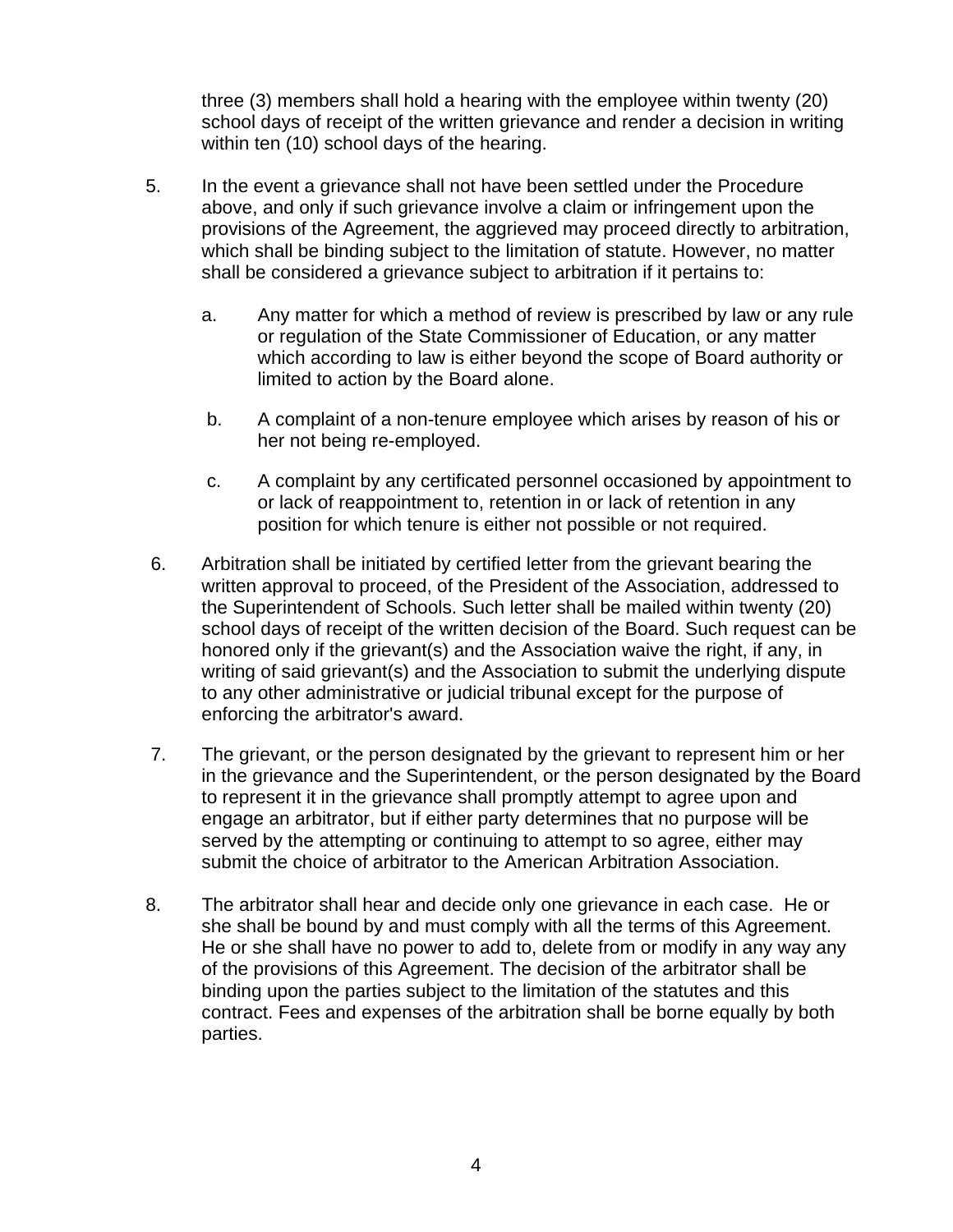## D. General Provisions:

- 1. Any grievance not processed in accordance with the time limits specified herein shall be deemed relinquished by the grievant.
- 2. Administration failures at any step of this procedure to communicate a decision within the specified time limits shall permit the grievant to proceed promptly to the next step. The time limits specified at any step may be extended in any particular instance by agreement between the Superintendent or his designee and the grievant.
- 3. Copies of all written grievances, responses and notices shall be mailed to the Association. Meetings held under this procedure shall be conducted at a place which will afford a fair and reasonable opportunity for all proper persons to be present. Such persons are defined as the aggrieved, the appropriate Association and Board representatives and witnesses. Association and Board counsel shall be permitted at C. 4. and C. 5. If, at the option of the Board, hearings are held during school hours, persons proper to be present shall be excused without loss of pay.
- 4. Nothing in this Agreement shall be construed as compelling the Association to submit a grievance to arbitration.
- 5. No reprisals of any kind shall be taken by either party or by any member of the administration against any participants in the grievance procedure by reason of such anticipation.
- 6. The "Association" and the "Board" agree that differences between the parties shall be settled by peaceful means as provided within this Agreement.
- 7. It is understood that employees shall, during and notwithstanding the pendency of any grievance, continue to observe all assignments and applicable rules and regulations of the Board until such grievance and any effect thereof shall have been fully determined.
- 8. Since it is important that grievances be processed as rapidly as possible, the number of days indicated at each level should be considered as a maximum and every effort should be made to expedite the process.

## ARTICLE 4 UNIT MEMBER RIGHTS

A. Pursuant to NJSA 34:34A-1 et. seq., the Board hereby agrees that every employee of the Board included in the unit as set forth under ARTICLE 1 shall have the right freely to organize, join, and support the Association and its legal activities and affiliates for the purpose of engaging in collective negotiations for mutual aid and protection.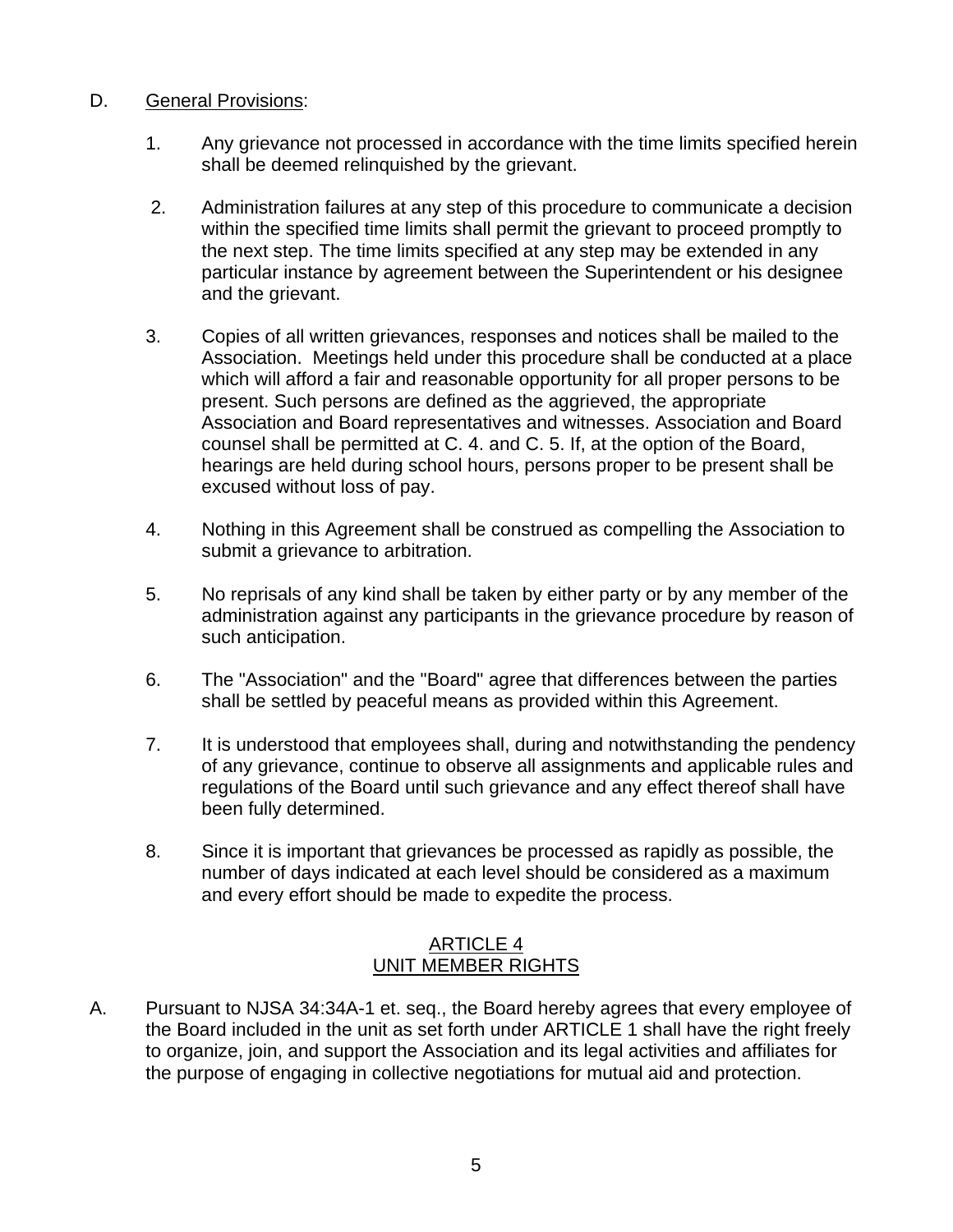- B. Unless a just cause appears, no unit member shall be disciplined. The foregoing shall be subject to the grievance procedure set forth herein. Any such action by the Board or any agent or representative thereof shall not be made public until the Board takes formal action.
- C. Whenever any Unit Member is required to appear before the Board or any committee or member thereof concerning any matter, which could adversely affect the continuation of that Unit Member in his office, position or employment or the salary, or any increments pertaining thereto and then he or she shall be given prior written notice of the reasons for such meeting or interview. At the request of the Unit Member, a representative of the Association shall be permitted to be present at such meeting or interview. Upon suspension of a Unit Member, the Board of Education shall place in escrow account the amount equal to the Unit Member's salary until the suspension and the reasons thereof have been adjudicated.
- D. Upon notification of termination of employment of a nontenured unit member during the term of his contract or upon notification of nonrenewal of a nontenured unit member's contract, the nontenured unit member may request and shall receive a written statement of reasons for non-reemployment pursuant to NJSA l8A: 27-3.3. Within ten (10) calendar days of receipt of the Board's statement of reasons, the nontenured unit member may request in writing an informal appearance before the Board of Education in accordance with the provisions of NJAC 6:3-1.20. See Appendix B.

## ARTICLE 5 ASSOCIATION RIGHTS AND PRIVILEGES

- A. The Board agrees to furnish to the Association a current roster of certified personnel (as of September 1), which shall include area of certification and degree held, one (1) copy of agendas and make available the minutes of all public Board meetings, one (1) copy of names and addresses of all unit members and to make available to the Associations such other public information that shall assist the Association in developing intelligent, accurate, informed, and construction programs on behalf of the unit members and their students.
- B. The Association and its representatives shall have the use of school buildings at all reasonable hours for meetings. Permission of the school building principal or his designee shall be required. Such permission shall not be withheld unreasonably.
- C. Whenever, by mutual consent of the parties, any member of the unit defined in ARTICLE 1 participates during working hours in negotiations, or grievance proceedings, he or she shall suffer no loss in pay.
- D. The Association shall have the use of school facilities and equipment, including **computers, copy** machines, and audio-visual equipment at reasonable times, when such equipment is not otherwise in use. The Association shall pay for the reasonable cost of all materials and supplies incident to such use. Prior approval of the appropriate administrator shall be obtained.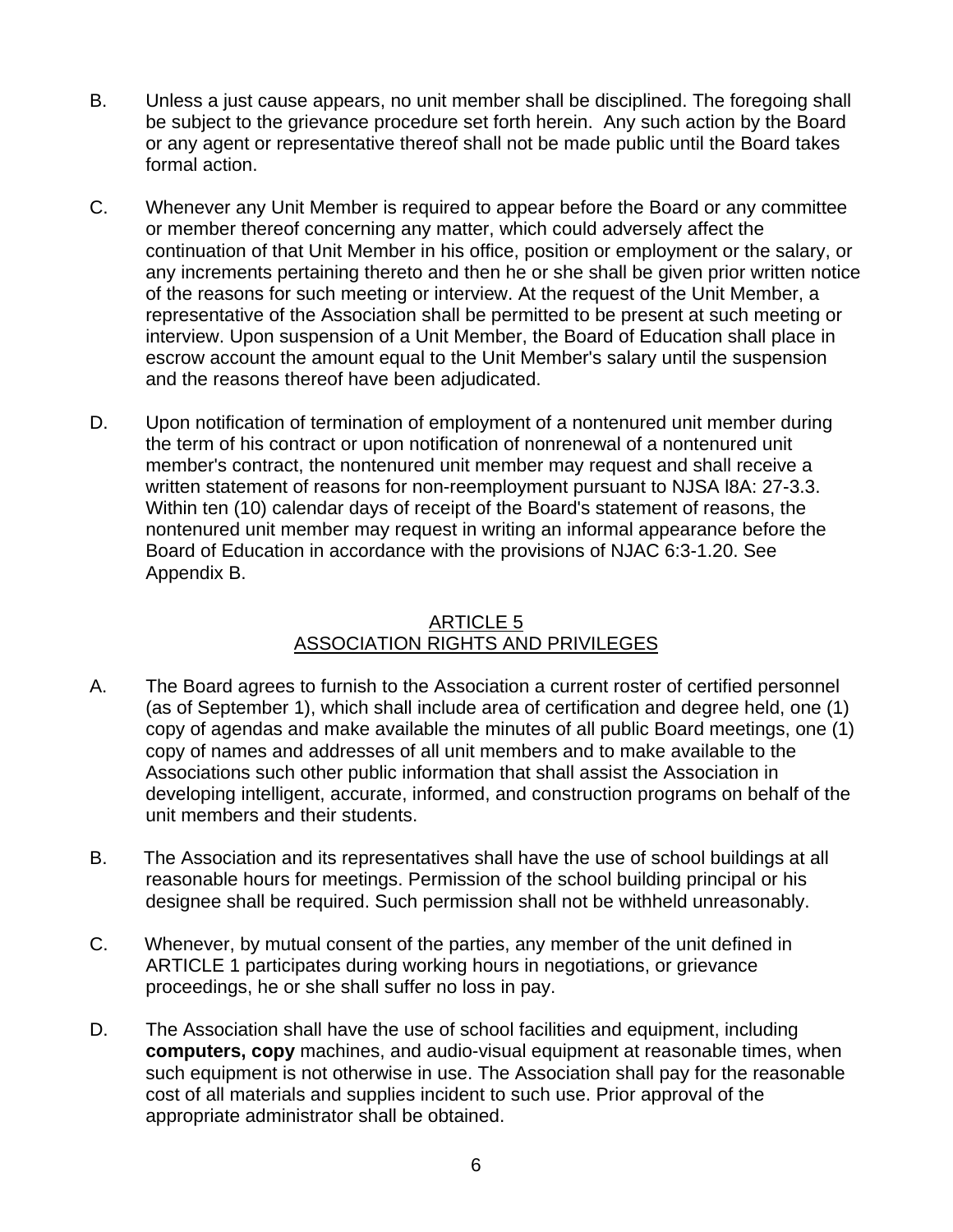- E. The Association shall have the use of the inter-school mail facilities and school mailboxes. However, prior approval of the appropriate administrator shall be obtained.
- F. The rights and privileges of the Association and its representatives as set forth in this Agreement shall be granted only to the Association as the exclusive representative of the Unit Members listed in Article 1, and to no other similar organization.
- G. The Association shall have the privilege of continuing to use a bulletin board with prior permission of the building administrator to post the materials; such permission shall not be unreasonably withheld.
- H. The Association President shall be released one period per week to attend to association duties upon approval of the Superintendent.

# ARTICLE 6 **SALARIES**

- A. The Salary of each Unit Member covered by this Agreement is set forth in the Salary Guides for each classification of Unit Member which are attached hereto and made a part hereof.
- B. Upon 60-days notice in writing and the submission to the Superintendent of appropriate evidence of completion and acquisition of an advanced degree from an accredited school, employees shall be paid for said degree at the rate set forth in the salary schedule at the time of said degree was acquired. However, if less than the full contract year remains at the time of acquiring said degree, the unit member shall be paid on a pro-rata basis of the amount set forth in the salary guide. EXAMPLE: A unit member officially acquires his/her degree as of October 1st, nine (9) months remain in the contract year, therefore she/he will be paid 9/10 of the amount shown in the salary schedule for the advanced degree.
- C. The Board agrees to deduct an individually established amount of each unit member's pay as authorized by individual unit members and transmit such monies monthly to the Camden County Teachers Federal Credit Union for deposit into the accounts of the individual unit members.
- D. Each unit member may individually elect to have ten (10) percent of his monthly salary deducted from his pay. These funds shall be paid to the unit member on the first workday in July. Unit members must notify the Board, by authorization card, of their desire to have the ten (10%) percent deduction prior to September 1st of each school year. The decision of a unit member to have the ten (10%) percent deducted is final and cannot be changed during the school year.
- E. Paychecks will be issued on a biweekly basis covering the period September 1, through June 30.
- F. The tutoring rate shall increase be **\$33 per hour for 2010-2011, \$34 per hour for**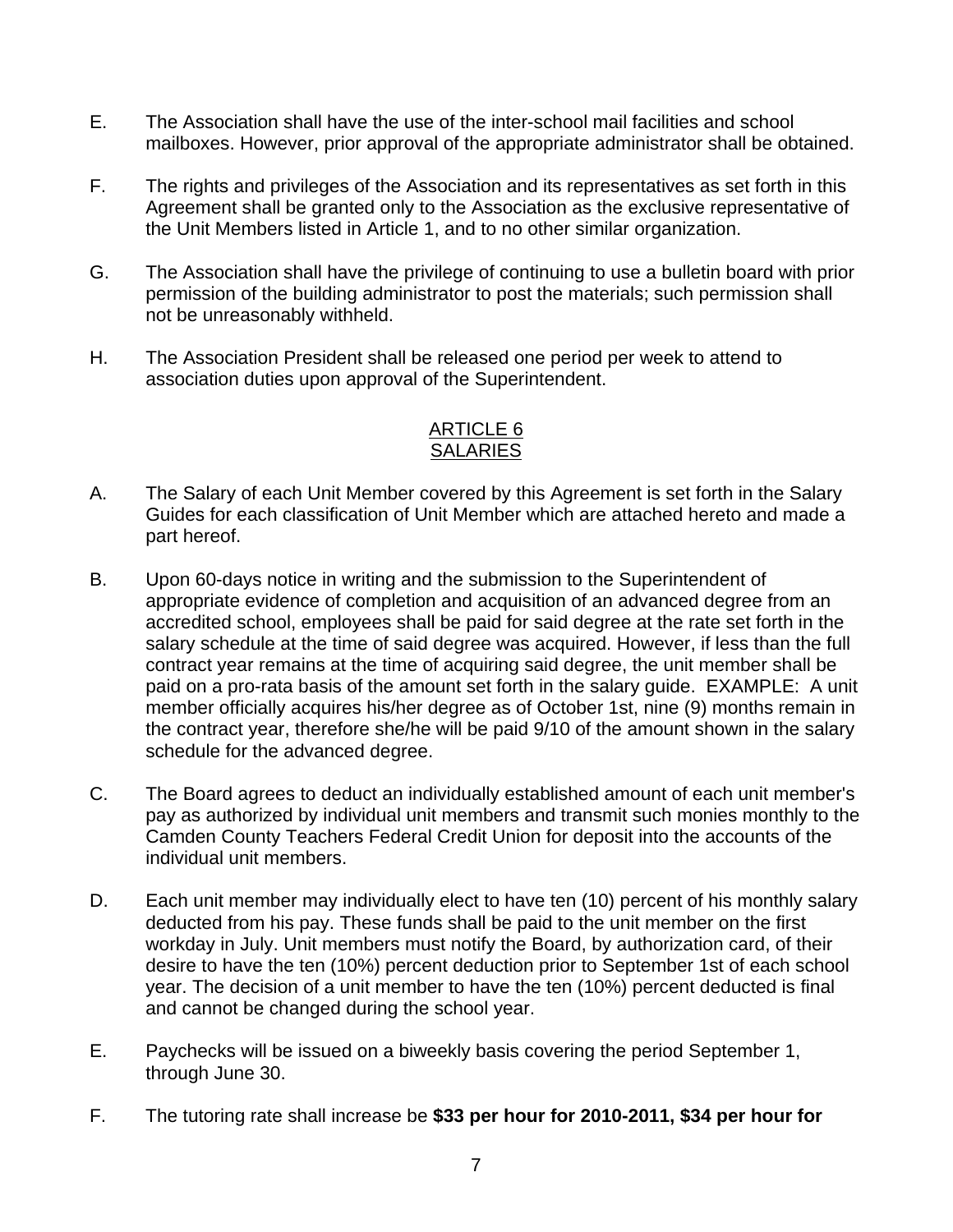# **2011-2012, and \$35 per hour for 2012-2013**.

- G. The School Nurse shall be entitled to compensatory time for lost prep or lunchtime. If the School Nurse cannot use the compensatory time, it will be paid at his/her hourly rate.
- H. Summer enrichment and Curriculum development rates shall be **\$33 per hour for 2010-2011, \$34 per hour for 2011-2012, and \$35 per hour for 2012-2013**.
- I. **Morning and a**fter-school detention supervision responsibilities will be posted. Involuntary assignment will only be made if there are insufficient applicants for the position. The hourly rate for such supervision is **\$28.00**. **This rate shall be prorated for periods lasting less than an hour. Teachers and certified assistants are covered by this provision.**
- J. Effective July 1, 2007, all salaries will be paid by way of direct deposit.
- **K. If a teacher or certified assistant is assigned to cover a lunch period or an absent teacher's class and loses their preparation and/or duty-free lunch time, he/she shall be paid \$28 per period. Involuntary assignment will be only be made if there are insufficient applicants for the position.**

## ARTICLE 7 EMPLOYMENT PRACTICES

- A. The Board agrees to hire only those teachers for whom it can obtain a valid teacher's certificate or certificate of eligibility issued by the New Jersey State Board of Examiners.
- B. Each newly hired teacher shall be placed on a step on the salary schedule that reflects the initial salary negotiations between that individual teacher and the Board of Education upon the initial employment of that teacher. Guide placement shall be Step 1 for no previous experience. Guide placement for previous experience in a public school shall be limited to the first five steps of the guide. Placement above the fifth (5th) step shall be based on critical needs due to a statewide shortage as determined by the New Jersey Department of Education. Such initial placement shall control future movement on the salary guide. Unit members not employed more than ninety (90) working days shall not receive credit toward the next increment step on salary guide.
- C. Each newly hired non-certificated unit member with no previous experience shall be placed on Step **11** on the salary guide. Guide placement for previous experience in a public school shall be limited to the first three (3) steps on the guide. Such initial placement shall control future movement on the salary guide. Non-certificated members employed more than ninety (90) teaching days during the school year shall be awarded one year credit toward movement of one (1) increment step on the salary guide.
- D. Teachers employed more than ninety (90) teaching days during the a school year shall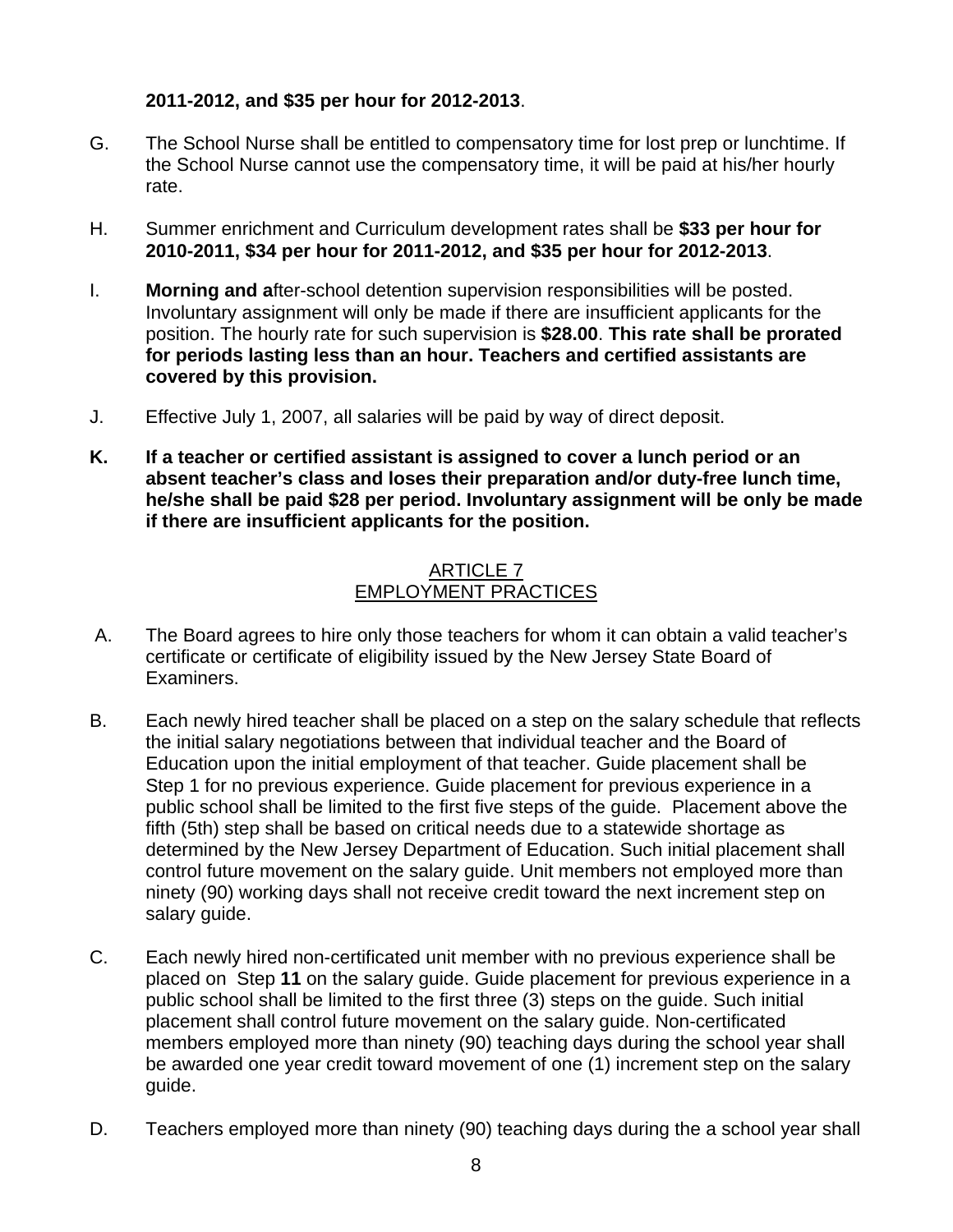be awarded one year credit toward movement of one (1) increment on the salary guide.

- E. Assistants employed more than ninety (90) teaching days during the a school year shall be awarded one year credit toward movement of one (1) increment on the salary guide.
- **F.** Individual employment contracts shall comply with the provisions of this Agreement.
- **G.** Previously accumulated unused sick leave days accumulated within the Somerdale School District shall be restored to all re-employed teachers.
- **H.** Teachers shall be notified of their contract and salary status for the ensuing year no later than May 15th. The administration will inform each teacher in writing of his/her subject and/or grade level assignment as soon as is reasonably possible. The Association understands that changes may occur in such assignments after notice is given in order to meet the educational needs of the District.
- **I.** There shall be no reduction in force (layoff) except in accordance with the provisions of Article 3, Chapter 28 of NJSA 18A which will be applied to all teachers except nontenured teachers. If a reduction in force is being considered, the Administration shall notify and consult with the Association as soon as practicable but not less than sixty (60) days before final Board action is to occur.

#### ARTICLE 8 WORK DAY

- A. The workday for unit members shall consist of four hundred twenty five (425) minutes. Teachers without an assigned homeroom will utilize the extended homeroom period as preparation time. They will not be assigned duties during homeroom period. The length of time for the homeroom period shall be determined and set by the Superintendent of Schools. The total length of time for the extended homeroom period may be up to, but not exceed, ten minutes per day.
- B. The aforesaid four hundred and twenty five (425) minutes shall include eight (8) periods of forty-seven minutes each.
- C. The workday for the Assistants shall be 7 hours and 25 minutes. When requested by the Superintendent Assistants will be paid additional for each fifteen (15) minute increment worked.
- D. Each teacher shall have a daily duty-free lunch of forty-seven (47) minutes except in any emergency or an abbreviated day.
- E. Each Assistant shall have a daily duty-free lunch of forty-seven (47) minutes except in any emergency or an abbreviated day.
- **F.** Unit members and assistants may leave the building without requesting permission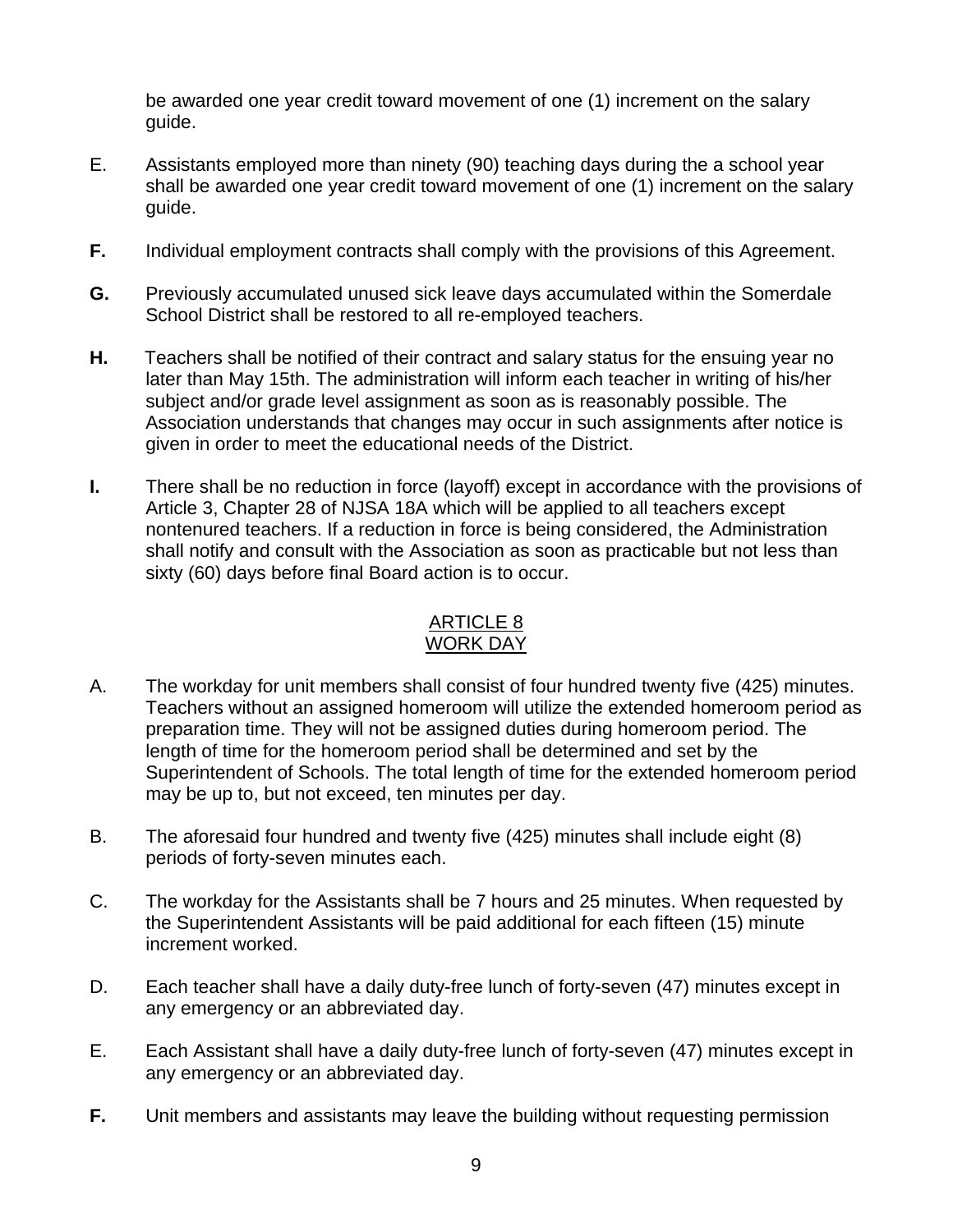during their scheduled duty-free lunch period. However, upon leaving and returning, unit members shall indicate absence or presence for duty by notifying the main office promptly.

- **G.** The Superintendent shall be able to have **15** Faculty meeting per school year. Of those **15** meetings, ten (10) shall be scheduled on the first Wednesday of each month, however, if the first Wednesday is a holiday, or precedes a Thursday holiday, the meeting shall be held on the second Wednesday. The two (2) additional meetings shall be scheduled on Wednesdays with two (2) weeks advance notice. Faculty meetings should not exceed one hour beyond the normal school day. Any meeting planned to extend beyond one and one-half hours shall be considered a workshop, thereby warranting a one o'clock dismissal. Meetings of an emergency nature may be called any time.
- **H.** Two hundred thirty five (235) minutes of preparation time per normal workweek shall consist of five (5) forty-seven minute periods per week. The Board does not guarantee a daily preparation period.

## ARTICLE 9 WORK YEAR

- A. The Association will submit to the Superintendent prior to February 1 of each year its recommendation with respect to the school calendar for the ensuing year. The Board, in determining the school calendar will consider any recommendation for the official school calendar requested by the Association, prior to its adoption of the official school calendar.
- B. The in-school work year for teachers shall not exceed one hundred eighty eight (188) days, exclusive of days on which schools are closed for the NJEA Convention. Said convention days will no longer be considered as part of the school calendar; therefore, teachers will not be required to account for their time during NJEA Convention days.
- C. The in-school work year for Assistants shall not exceed one hundred eighty eight (188) days, exclusive of days that are closed for the NJEA Convention. Assistants at their option may attend workshops.
- D. On the first student day of each school year unit members shall work a full day, but shall not be responsible for direct supervision or instruction of students after the early dismissal time for students. During the last two (2) days of the school year unit members shall work a normal school day unless dismissed early by the Administration but shall not be responsible for direct supervision or instruction of students after the early dismissal time for students.
- E. Back to School Night and a two (2) hour evening session conference shall be mandatory for all Unit Members. Assistants shall be compensated if they are required to attend Back-to-School-Night. **Back to School Night shall be a full teacher work day. Teachers shall be permitted to leave on the evening session conference days after student dismissal.**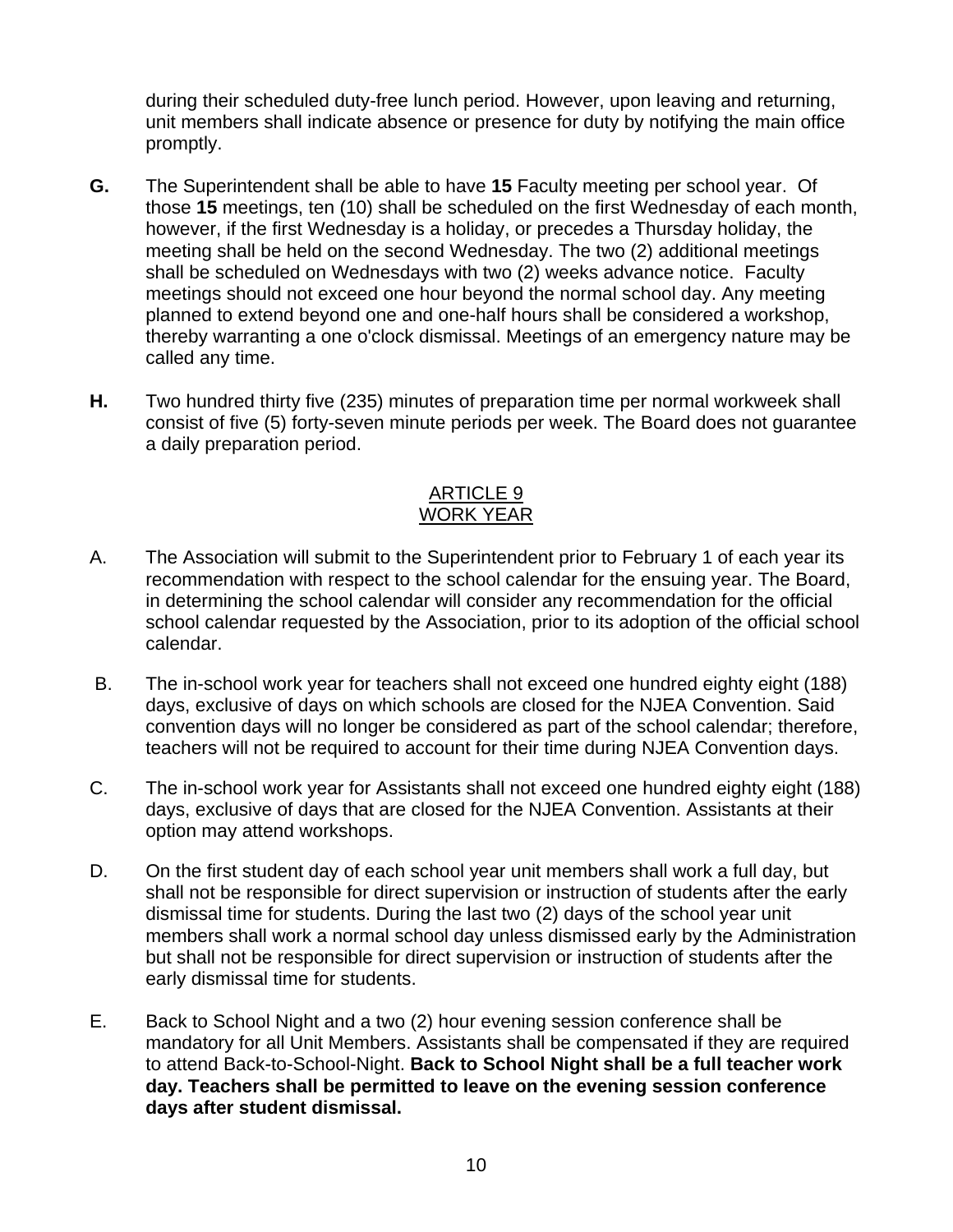### ARTICLE 10 CLASS SIZE

As part of its continuing effort to provide an adequate educational environment for each child enrolled in the Somerdale Public Schools, the Board of Education believes that adequate class size is essential.

## ARTICLE 11 NON-TEACHING DUTIES

- A. The Board and the Association acknowledge that a unit member's primary responsibility is to teach and his/her energies should, to the extent possible, be utilized to this end.
- B. Unit members shall not be required to drive students. A unit member may do so voluntarily with the advance approval in writing of his/her principal or immediate supervisor. Unit members authorized to use their vehicles on school business shall be compensated at the rate as set forth by the United States Department of Treasury – Internal Revenue Service from year to year.
- C. Unit members assigned to committees organized pursuant to the requirements of Core Curriculum Standards shall be provided with scheduled released time for committee meetings if the committees are scheduled by the Administration to meet during the school day. All meetings pertaining to Core Curriculum beyond the school day shall be on a voluntary basis.

## ARTICLE 12 TRANSFERS, ASSIGNMENTS AND REASSIGNMENTS

- A. No later than April 30 of each school year, the Superintendent shall make available to the Association President and post in all school building a list of all the known unfilled positions which he or she expects to fill prior to the opening of school in September. Revisions of the aforementioned list shall be made as of May 30 and June 15. During July, the revised list will not be posted in the school building. However, it shall be forwarded to the Association President at his/her summer address as filed with the Board.
- B. Unit members who desire a change in grade and/or subject assignments may file a written statement of such desire with the Superintendent no later than May 1. Such statement shall include the grade and/or subject to which the unit member desires to be assigned, in order of preference. Seniority, the individual's qualifications and system-wide balance of experience and inexperience, shall be considered. The final decision pertaining to assignments rests with the Superintendent. Upon reaching his/her decision, the Superintendent shall notify the employees involved.
- C. As soon as practicable, and no later than the last two weeks of school, the Superintendent shall post in school and make available to the Association President a system-wide roster showing the names and tentative assignments of all personnel. In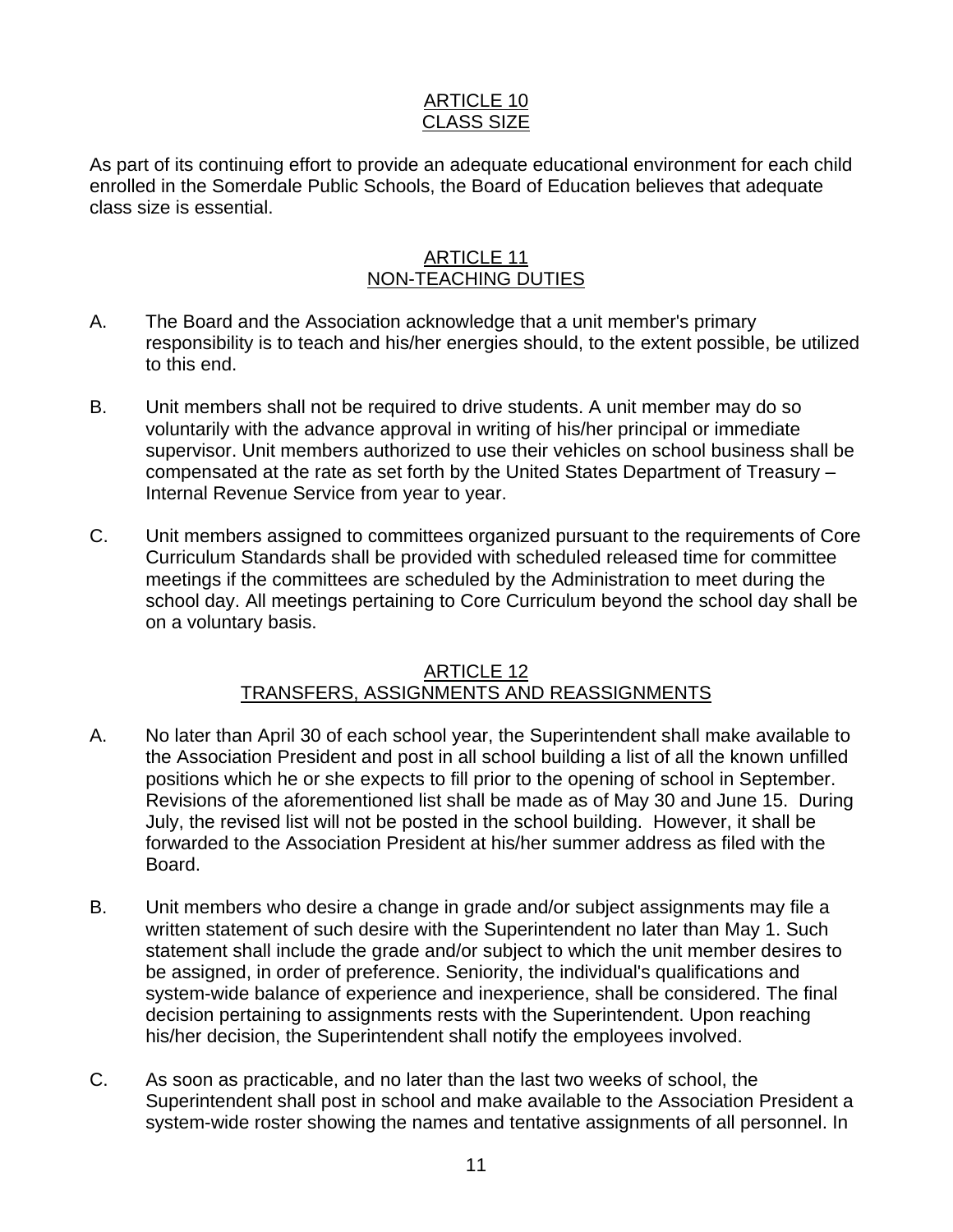the event of a change of assignment, after the posting of the list, the Board shall notify the unit member of the change of assignment prior to effectuating the reassignment. In the event of a change of assignment and upon the request of the unit member, a consultation with the Superintendent or his or her designee will be held.

- D. In order to assure that pupils are taught by teachers working within their areas of certification, teachers will not generally be assigned outside the scope of their teaching certificates and/or their major or minor fields of study.
- E. Notice of all open positions covered under by this Agreement shall be posted in the school and sent to the Association President. The posting notice shall set forth the qualifications for the position and the minimum salary the Board expects to pay. Individuals interested in applying for the positions shall do so in the manner prescribed in the notice within five (5) days after the date of the notice. No permanent appointment to a position posted shall be made until ten (10) days after the posting notice has been issued. All applicants shall receive written notification from the Board that their applications are being considered.

## ARTICLE 13 UNIT MEMBER EVALUATION

- A. Observation of the work performance of all Unit Members will be conducted openly. Formal observation sessions shall be with the full knowledge of the Unit Member. All other observations of the Unit Member's work performance that are to be made part of his/her file will be made known to the Unit Member.
- B. Unit Members shall be given a copy of any evaluation report prepared by his or her evaluators before or during any conference held to discuss it. If the Unit Member is dissatisfied with his evaluation conferences, he or she may request additional conference time prior to the evaluation being placed in his or her file. No such report shall be submitted to the central office, placed in a Unit Member's file or otherwise acted upon without a prior conference with the Unit Member. The Unit Member shall sign such report. Such signature shall indicate only that the report has been read by the Unit Member; and in no way indicates agreement with the contents thereof.
- C. Those complaints regarding a Unit Member made to any member of the administration by any parent, student, or other person, which may be used in any manner against said Unit Member shall not be placed in a Unit Member's file or otherwise acted upon without a prior conference with the Unit Member, and the Unit Member shall have the opportunity to review and/or rebut those complaints, which as a result of the investigation, shall become part of his or her file. The Unit Member shall acknowledge that he or she has had the opportunity to review such complaint by affixing his signature to the copy to be filed, with the express understanding that such signature in no way indicates agreement with the contents thereof. The Unit Member shall also have the right to submit a written answer to such material and his answer shall be reviewed by the Superintendent or his designee and attached to the file copy.
- D. All documents shall be filed, signature notwithstanding, and such action shall be so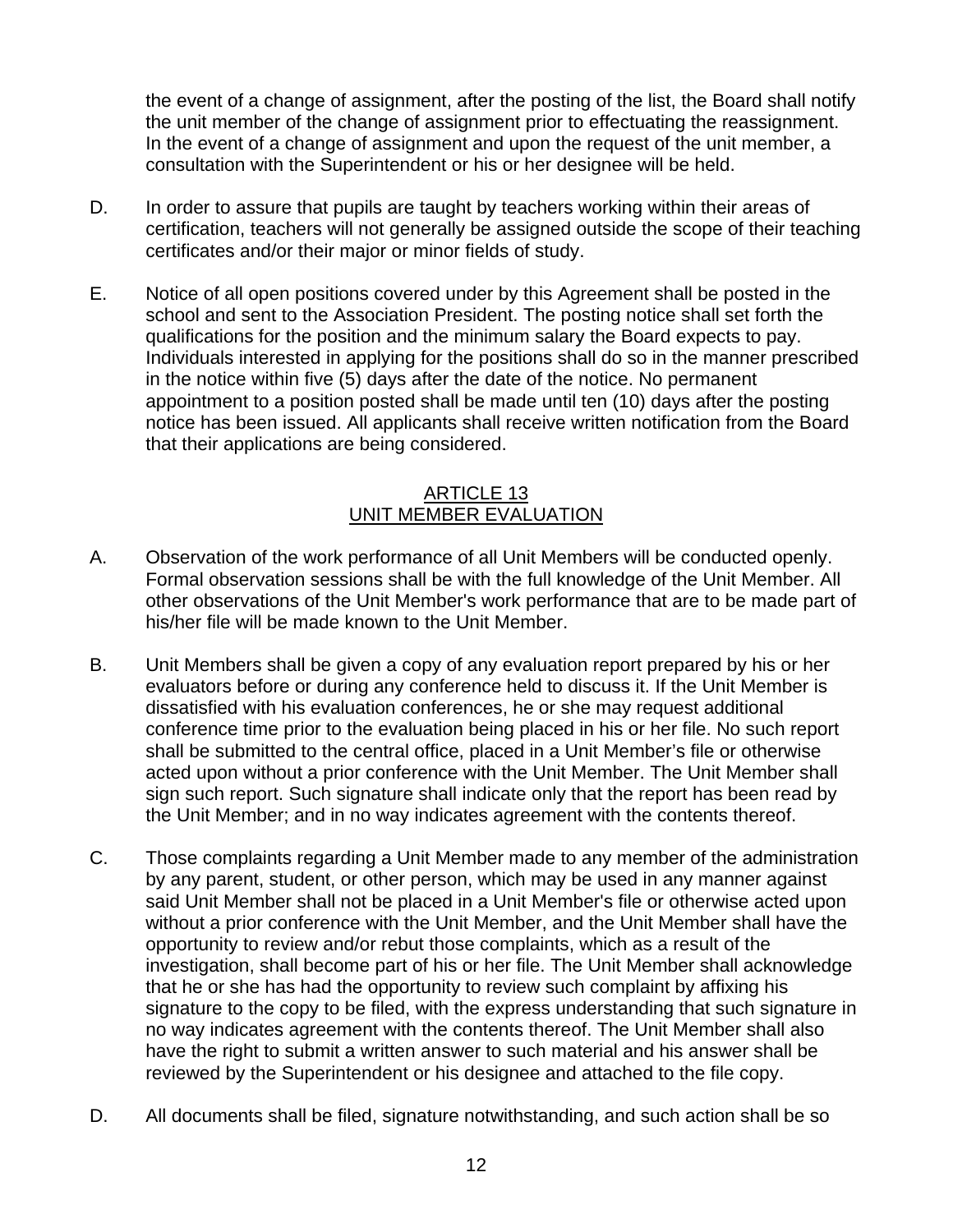indicated by the supervisor. The Association shall be informed if any employee described in the unit in Article 1 refuses to sign derogatory or evaluation material that is being placed in his or her file.

- E. Each Unit Member shall be entitled to knowledge of and access to supervisory records and reports of competence, personal character and efficiency maintained in his personnel file with reference to evaluation of his performance in such school district. No document to which an individual has not been given access shall be utilized against the individual.
- F. In the event that the Board removes from the Unit Member's file, material that it deems to be confidential, a dated notation shall be placed in the file stating what materials have been removed.
- G. Upon 24 hours notice, each unit member shall have the right to review and reproduce material in his or her personnel file to which he or she is entitled.
- H. The Unit Member shall have the right to answer any material filed and the Superintendent shall review his answer, and the answer shall be attached to the file copy.
- I. Reproductions of such material may be made by hand, or copy machine if available.

# ARTICLE 14 SICK LEAVE

- A. All ten-month employees shall be entitled to ten (10) sick leave days each school year as of the first official day of said school year whether or not they report for duty at that day. Unused sick leave days shall be accumulated from year to year with no maximum limit.
- **B.** Unit Members shall be given a written accounting of accumulated sick leave days no later than October 15th of each school year.
- **C.** Any unused personal days with pay shall be accumulated toward the Unit Members' sick leave the following year.

## ARTICLE 15 LONG-TERM LEAVES OF ABSENCE

- A. Military leave without pay shall be granted to any unit member who is inducted or enlists in any branch of the Armed Forces of the United States for the initial period of such service and three (3) months thereafter, or three (3) months after recovery of any wound or sickness at the time of discharge.
- B. A Unit Member shall notify the Superintendent of her pregnancy as soon as it is medically confirmed. Accumulated sick leave time shall be available to said Unit Member who suffers disability on account of pregnancy, on the same terms as it is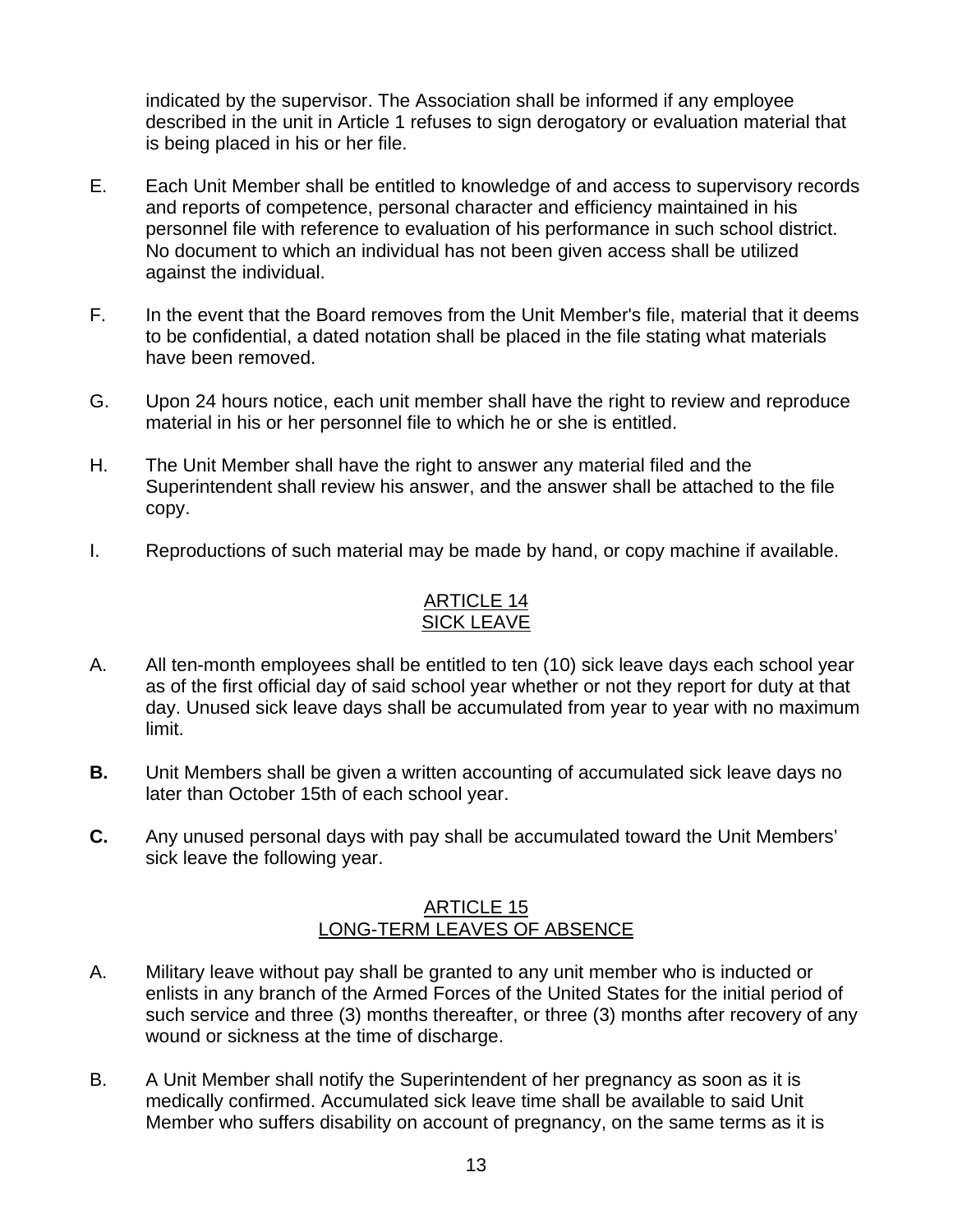available for all types of disability. The same type of physician's certificate may be required under N.J.S.A. 18A: 30-4 for pregnancy as for other disabilities.

- 1. A Unit Member returning from a leave of absence due to pregnancy or birth shall be entitled to all benefits to which Unit members returning from other types of sick or disability leave would be entitled. No Unit Member shall be barred from returning to work after the birth of her child solely on the ground that there has not been a stated or prescribed lapse of time between the birth and her desired date of return.
- 2. All regularly appointed unit members are requested to notify the Superintendent of their pregnancy as soon as it is medically confirmed and not later than five (5) months prior to the expected birth. Accumulated sick leave shall be available to said Unit Members who suffer disability on account of Unit Member's pregnancy twenty (20) days before the projected due date and twenty (20) days after delivery, based on official notification by the employee. Accumulated sick leave shall be available to said Unit Members who suffer disability on account of Unit Member's pregnancy on the same terms, as it is available for all types of disability. The same type of physician's certificate may be requested under NJSA 18:30-4 for pregnancy as for other disabilities.
- 3. A Unit Member covered by this Agreement and returning from a leave of absence caused by pregnancy or birth shall be entitled to all benefits to which employees returning from other types of sick or disability leave would be entitled. No Unit Member, covered by this Agreement, shall be barred from returning to work after the birth of a child solely on the ground that there has not been a stated or prescribed lapse of time between birth and the desired date of return.
- 4. The Board shall not remove any unit member from her duties during pregnancy, except on any one of the following basis:
	- a. Performance: Her unit member performance has substantially declined from the time immediately prior to her pregnancy.
	- b. Physical Incapacity: Her physical condition or capacity is such that her health would be impaired if she were to continue teaching, and which physical incapacity shall be deemed to exist only if:
		- 1) The pregnant unit member fails to produce a certification from her physician that she is medically able to continue teaching, or
		- 2) The Board of Education's physician and the unit member's physician agree that she cannot continue teaching, or
		- 3) Following a difference of medical opinion between the Board's physician and the unit member's physician, the Board may request expert consultation in which case a third impartial physician, agreed upon by the unit member and the Board, shall be appointed to examine the unit member and whose medical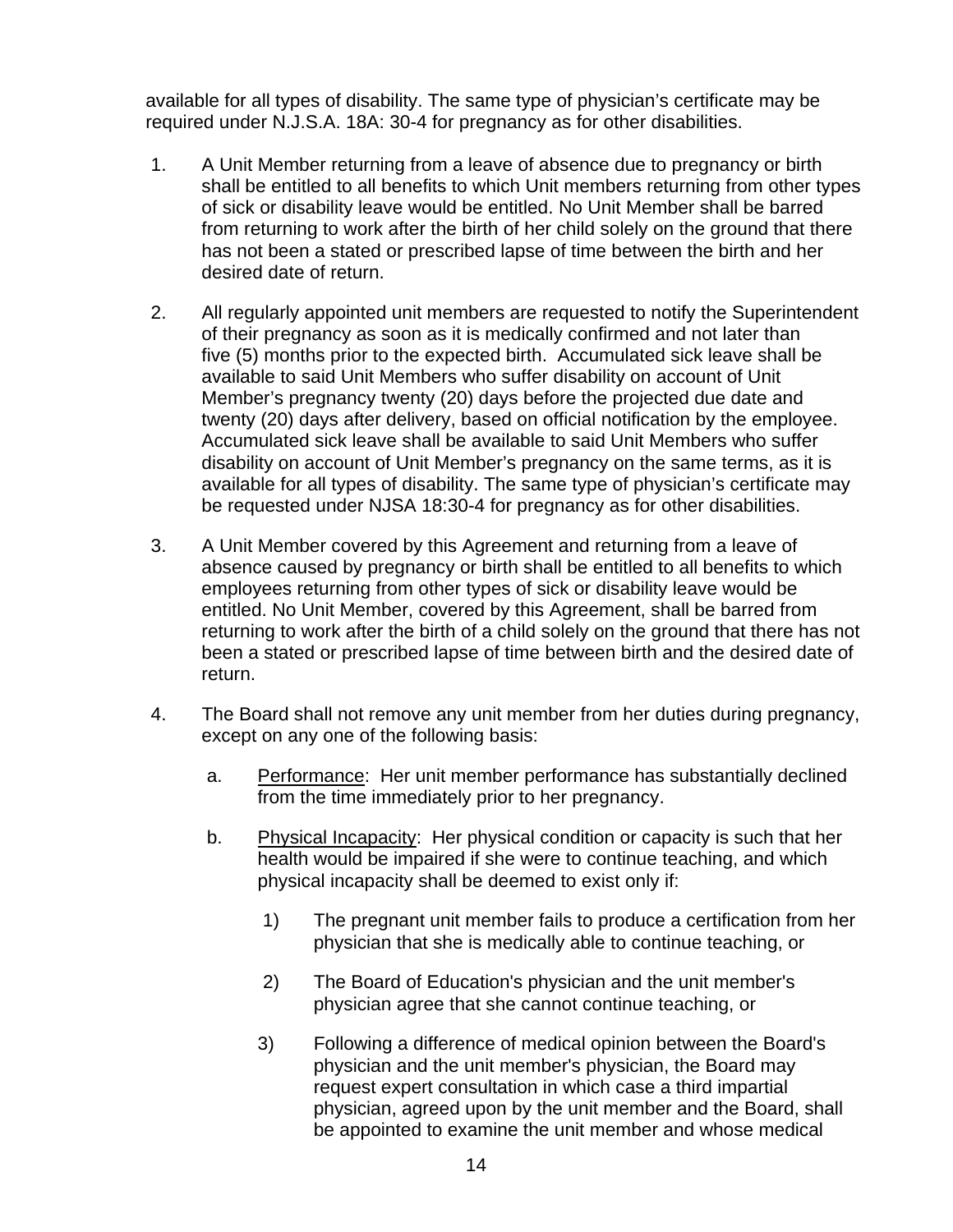opinion shall be conclusive and binding on the issue of medical capacity to continue teaching. The unit member and the Board shall share the expense of any examination by an impartial third physician under this paragraph equally.

- c. Just Cause: Any other "just cause" as defined in NJSA Title 18A.
- C. The Board shall grant child rearing leaves of absence without pay to pregnant unit members under the following terms and conditions:
	- 1. Any unit member may return to work within the school year in which the leave begins, provided he or she shall have requested to do so in the application for a leave of absence and shall have specified the return month and provided that the Board has agreed to the return date. Any extension or reduction of the date of return within the same school year shall only be allowed at the discretion of the Board provided application is made following the original grant of the leave of absence but prior to the announced commencement date. Such extension or reduction may be granted by the Board for an additional reasonable period of time for reasons associated with the pregnancy or birth or for other proper cause provided that such extension or reduction will not substantially interfere with administration of the school. Any tenure unit member or non-certified unit member granted a leave of absence with a return date during the same school year who wishes to extend said leave beyond the school year in which it commences shall be permitted to do so if she makes application at least three weeks prior to the commencement date of her leave of absence and subject to the provisions of C. 1. c.
	- 2. The Board shall not be required to extend the leave of nontenure unit members beyond the school year for which they were hired. Nontenure unit members wishing to return for the following school year shall be considered by the Board for reemployment for the following year.
	- 3. Any tenured unit member or non-certified employee may return to work subsequent to the school year in which her leave begins, provided he or she shall have requested to do so in the application for a leave of absence. Any such employee shall be permitted to return to work at the beginning of any of the two school years following the school year in which the leave commences, provided such employee has given the Board written notice of their intention to do so not less than six (6) months prior to the beginning of the school year in which he or she wishes to return.
	- 4. Except as otherwise provided in this Article, no unit member shall be barred from returning to work after the birth of their child by any prescribed waiting period between the date of birth and the date of return to work; however, each such employee shall be required to file, at least two weeks prior to the date of return or at the time of giving the required notice of intention to return, a certificate from her physician stating that she is physically capable of resuming her full duties.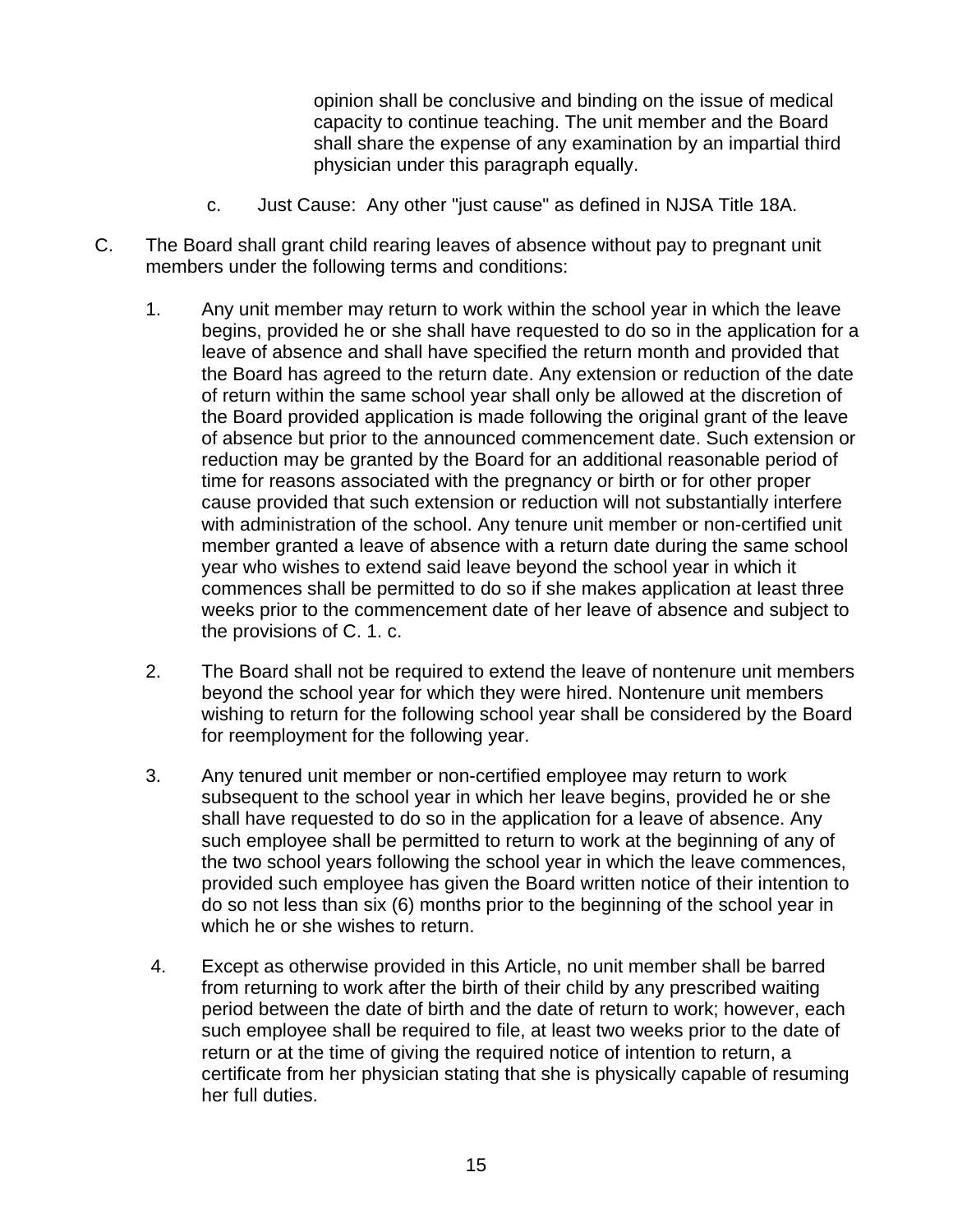- 5. Any unit member granted leave of absence under this Article shall be eligible for an increment in the following year (or in a subsequent year) provided he or she has completed more than ninety (90) days of service to the district in the year in which the leave commences.
- 6. Any unit member adopting any infant child shall receive similar leave which shall commence upon receiving de facto custody of said infant, or earlier if necessary to fulfill the requirements for the adoption.
- D. The Board for good reason may grant other leaves of absence without pay.
- E. Upon return from leave granted pursuant to Section A. of this Article, a unit member shall be considered as if she/he were actively employed by the Board during the leave and shall be placed on the salary schedule at the level he or she would have achieved if she/he had not been absent. A unit member shall not receive increment credit for time spent on a leave granted pursuant to Sections B. though D. of this Article.
- F. All benefits to which a unit member was entitled at the time his/her leave of absence commenced, including unused accumulated sick leave and credits shall be restored upon their return.
- G. All extensions or renewals of leaves shall be applied for in writing and be granted in writing.

# ARTICLE 16 TEMPORARY LEAVES OF ABSENCE

- A. Personal Leave of Absence with Pay: Certificated Employees may ask to be absent from school four (4) days per year for personal reasons. Assistants and Custodians may ask to be absent from school three (3) days per year for personal reasons.
	- 1. Unused personal leave of absence days with pay shall be added to the sick leave of the employee the following year.
	- 2. This leave must be approved by the Superintendent at least five school days in advance, except in emergencies.
	- 3. In the case of a disagreement between unit member and Administrator regarding approval, the unit member may be excused for this day, but the Board will determine if salary is to be paid for the absence. Such a disagreement shall be subject to the Grievance Procedure set forth in Article 3.
	- 4. Approved personal reasons:
		- a. to appear in Court;
		- b. to settle a house;
		- c. to settle a will;
		- d. to hospitalize a member of the immediate family (husband, wife, children, or relative living in the same household);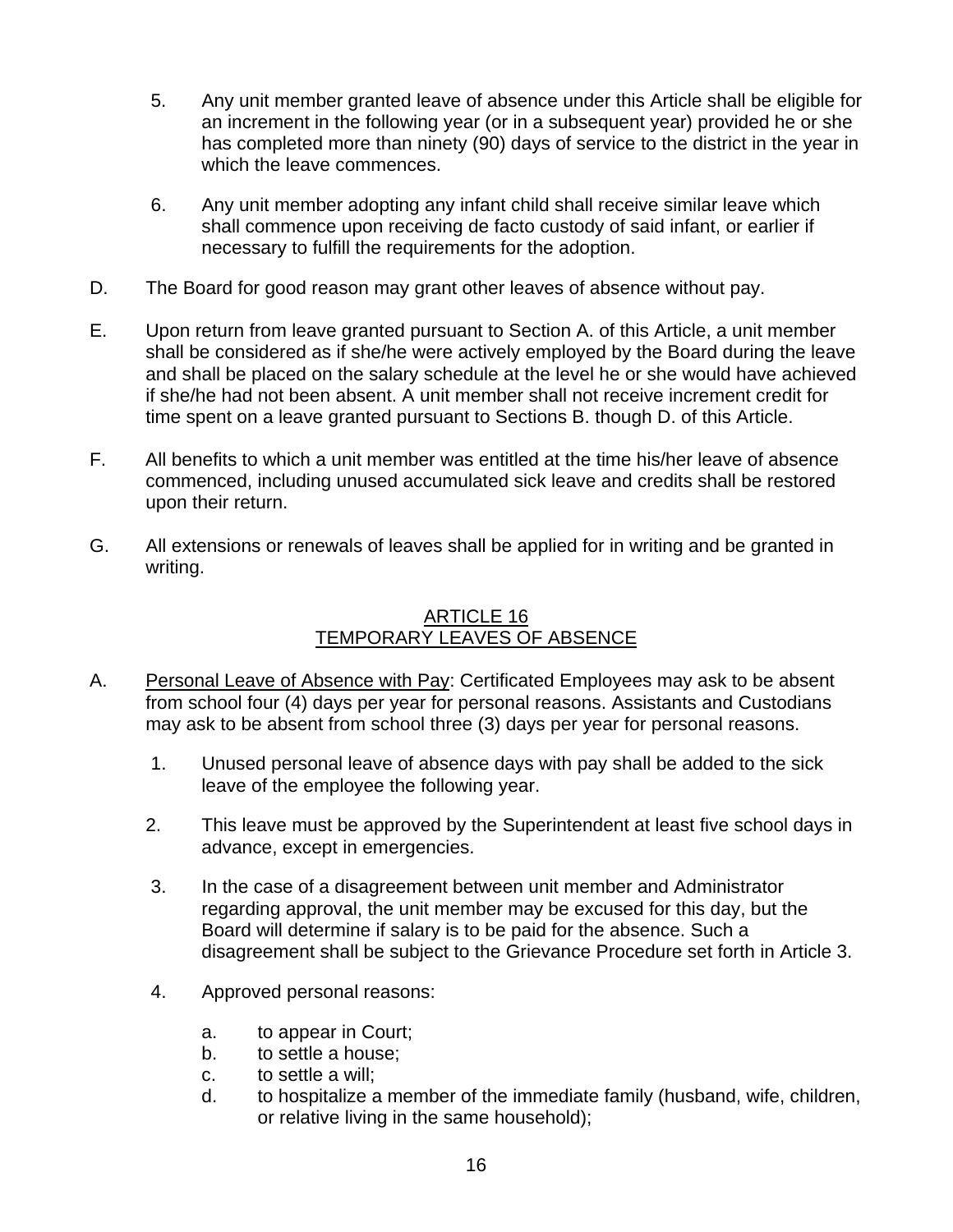- e. to conduct personal business that cannot be completed at any other time;
- f. religious holidays.

 Subject to appropriate notification as set forth above, an employee may take personal leave for three (3) days allowed herein without being required to stipulate the reason for taking such leave except that she/he is taking it under this section. After the third (3rd) day, a reason is needed.

Personal days will be for full school days only.

- B. Leave of Absence: In addition to sick leave, absence without salary deduction shall be allowed in the amount specified for each of the following cases, provided, however, that the total number of days so used does not exceed five (5) in any one school year:
	- 1. Absence for not more than five days due to death in the family of the employee. Family is defined as father, mother, son, daughter, sister, brother, wife, husband, father or mother of wife or husband, **grandchild,** or any relative living in the same household as that of the unit member.
	- 2. Absence of one day to attend the funeral of a relative other than the immediate family of the employee, not to exceed two such absences in the contract year.
	- 3. The above leaves are not cumulative from year to year.
	- 4. An exception to the five-day per year requirement set forth **in B. 1.** above shall be made in the event of an additional death of one of the following in the same year: father, mother, children, or spouse. In such event, up to five (5) additional days shall be allowed in each instance.
- C. It is understood by the parties that personal leave time is not to be utilized to extend vacation or holiday periods. Personal leave, as referred to in this Article, will not be granted the day immediately prior to or immediately following a holiday or vacation period, except in an emergency. The Superintendent shall have the sole discretion to approve or disapprove leave prohibited by this paragraph.

## **ARTICLE 17** ASSOCIATION PAYROLL DUES DEDUCTION

A. The Board agrees to deduct from the salaries of its unit members dues for the Somerdale Education Association, the Camden County Council of Education Association, the New Jersey Education Association or the National Education Association, or any one or any combination of such Associations as said unit members individually and voluntarily authorize the Board to deduct. Such deductions shall be made in compliance with Chapter 233 N.J. Public Laws of 1969 (NJSA 52:14-15.9e) and under rules established by the State Department of Education. Said monies together with current records of any corrections, shall be transmitted to such person as may from time to time be designated by the Somerdale Education Association by the 15th of each month following the monthly pay period in which deductions were made.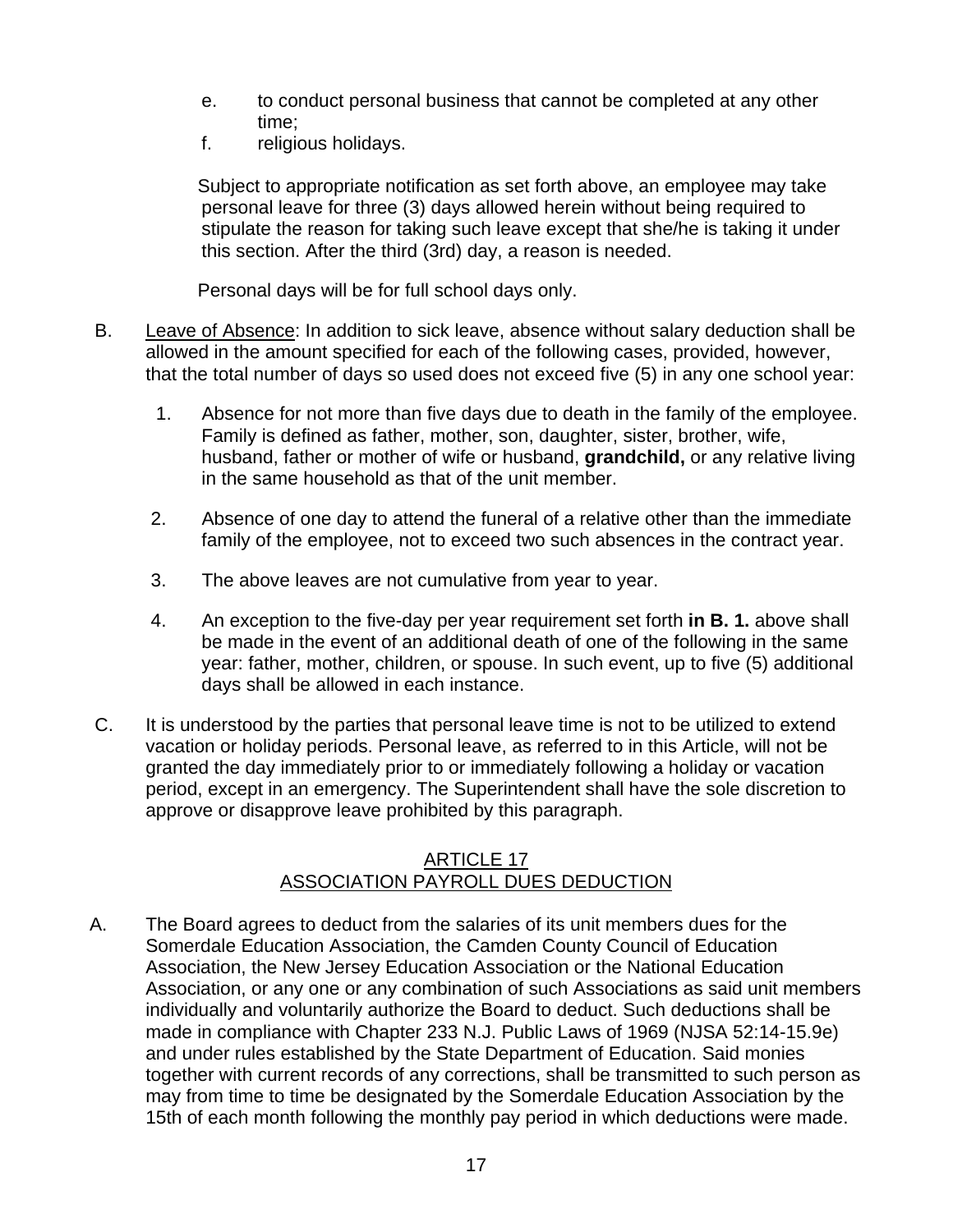The person designated shall disburse such monies to the appropriate association or associations.

- B. Each of the associations named above shall certify to the Board, in writing, the current rate of its membership dues. Any association that shall change the rate of its membership dues shall give the Board written notice prior to the effective date of such change.
- C. Employees shall complete and submit to the Board Secretary Appendix B if they elect to have dues deducted pursuant to this Article.
- D. If an employee who is covered by the recognition clause does not become a member of the Association that is covered by this Agreement, said employee will be required to pay a representation fee to the Association for that membership year. The purpose of this fee shall be to offset the employee's per capita cost of services rendered by the Association as majority representative.

 Prior to the beginning of each membership year, the Association will notify the Board in writing of the amount of the regular membership dues, initiation fees and assessments charged by the Association to its own. Fees to be paid by non-members will be equal to the maximum allowed by law.

 In order to adequately offset the per capita cost of services rendered by the Association as majority representative, the representation fee should be equal in amount to the regular membership dues, initiation fees and assessments charged by the Association to its own members, and the representation fee has been set at the maximum presently allowed by law. If the law is changed in this regard, the amount of the representation fee automatically will be changed to the maximum allowed, said change to become effective as of the earliest effective date set by law.

## ARTICLE 18 INSURANCE PROTECTION

- A. Full-time unit members shall receive at Board expense coverage under the basic health plan, including family coverage.
- B. Any employee opting out of the health insurance program shall be entitled to 30% of the insurance cost. The Board shall adopt Section 125 of the IRS code. Employees have the option on a year-to-year basis.
- C. The Board of Education shall appropriate monies annually for the purpose of funding the Board's obligation for a prescription drug insurance plan at one hundred percent (100%) coverage for all unit members, which includes full family coverage. This program shall include a co-pay for all unit members according to the following:

Any onlist prescriptions: \$15 for brand name prescriptions. \$5 for generic prescriptions \$15 for mail order prescriptions that pertains to a three (3) month supply.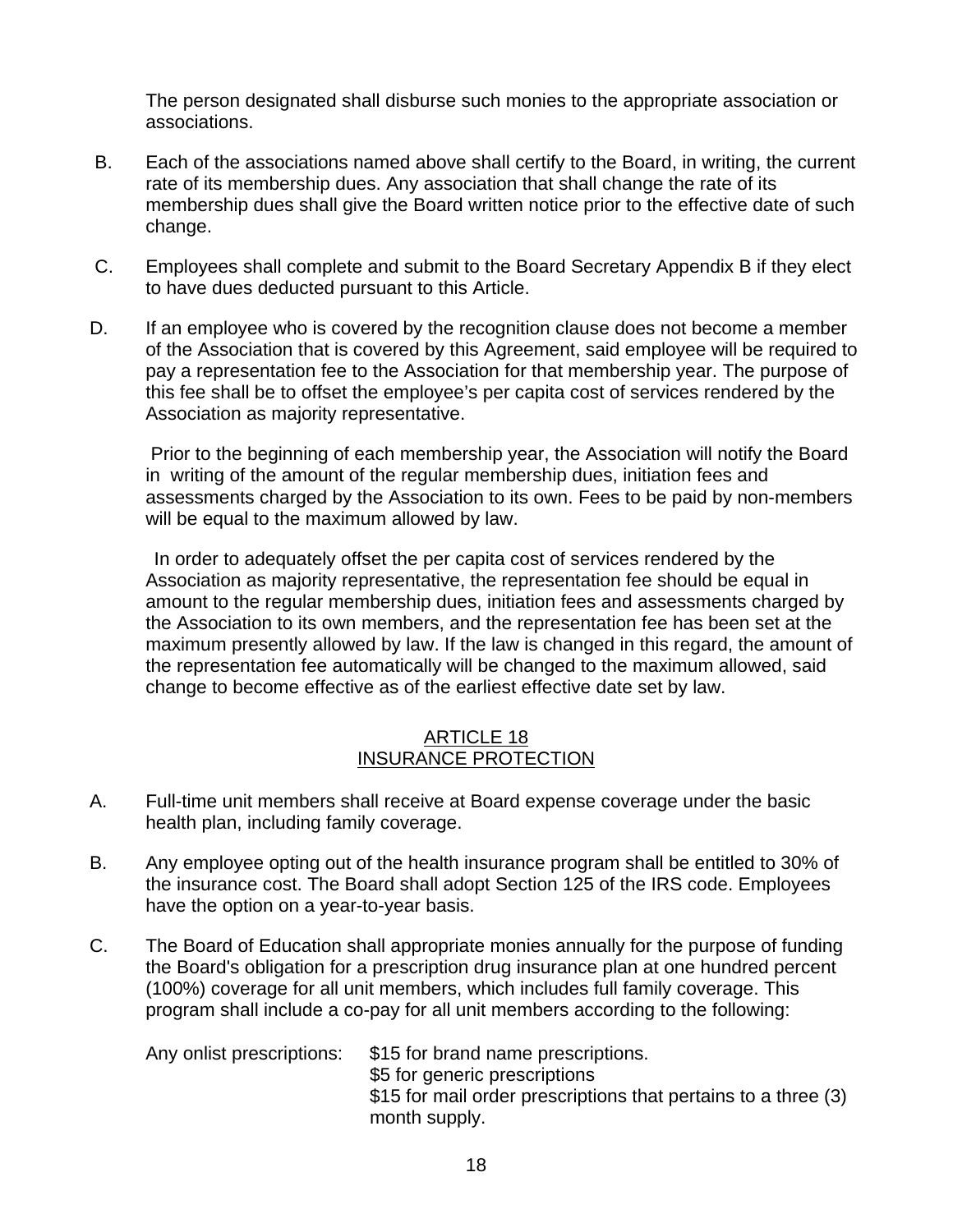Any offlist prescriptions: \$30 for brand name prescriptions. \$30 for generic prescriptions \$30 for mail order prescriptions that pertain to a three (3) month supply.

On-list prescriptions shall be expanded to include additional medications that are not currently on the list.

- D. The Board will provide, at their expense, an Employee Assistance Program.
- E. Effective July 1, 2005, the Board will provide full dental coverage, which includes full family coverage to Unit Members at the Board's expense.
- F. A Family vision plan rider at the Board's discretion will be provided by the Board at a cost not to exceed for each Unit Member of thirty seven dollars (\$37) per family.
- G. During the "open enrollment" period, unit members may take changes in their basic health or "opt out" of the health insurance program. The Board of Education shall notify unit members of an open enrollment period thirty (30) days in advance or in ten (10) working days of notification from the health carrier.

## ARTICLE 19 PROFESSIONAL DEVELOPMENT AND EDUCATION IMPROVEMENT

- A. The Somerdale Board of Education will pay tuition costs for courses taken by unit members to improve their professional skills, not to exceed six credits per fiscal year. Reimbursement will be at the rate charges, but not to exceed state college tuition rates. This benefit does not apply to courses required to maintain or obtain initial certification, and shall be limited to courses within the unit members assignment.
	- 1. Written approval of the Superintendent of Schools must be obtained prior to registration for an incentive course.
	- 2. Courses must be taken at an accredited college or university.
	- 3. The request to the Superintendent must include a catalog copy of the course description and summary.
	- 4. Requests for tuition reimbursement must be accompanied by an official transcript of grades earned and a receipted copy showing proof of payment of the tuition.
	- 5. Poor or unsatisfactory scholarship will disqualify the teacher from reimbursement.
	- 6. Accepted grades shall be A, B, C, 1, 2, 3, Satisfactory or Pass.
	- 7. The fiscal year shall be defined as 1 July through 30 June of the following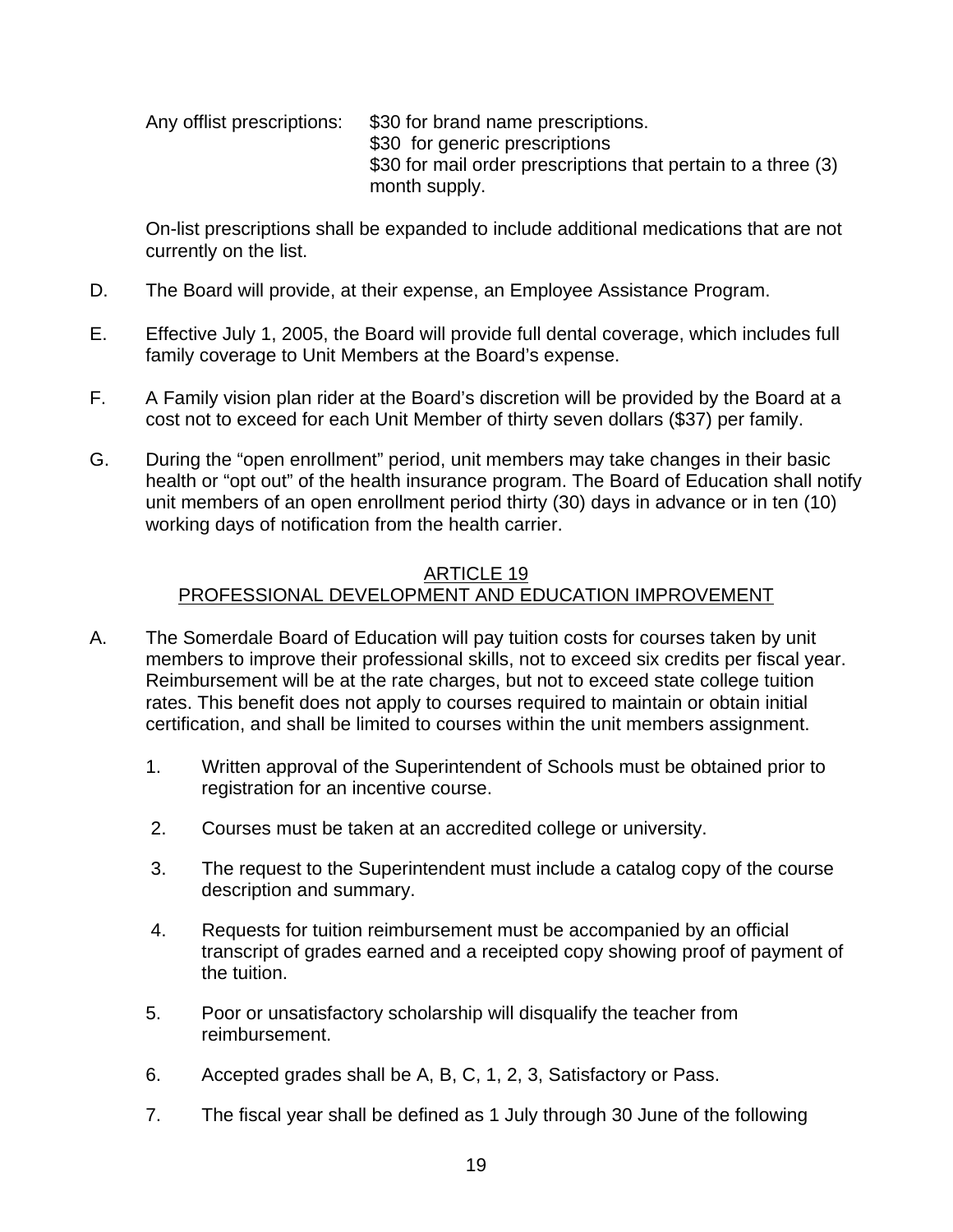calendar year.

- 8. Requests for reimbursement must be accompanied by an official transcript and must be submitted to the Office of the Board Secretary no later than 90 calendar days following the completion of the course for which reimbursement is sought.
- 9. Maximum Cap
	- a. There shall be a maximum cap covering all reimbursements under this Article. The annual cap shall be **\$13,500**. If all tuition reimbursement claims exceed the cap set forth above, all claims shall be prorated. For example, if the cap set forth will cover 95% of all claims, all individual claims will be reimbursed at 95% of the claim amount.
	- b. The Board shall make all tuition reimbursement payments before the end of July following when the course was successfully completed under the terms of this Article.
- B. Unit members shall be allowed up to two (2) professional days per year for the purpose of visiting other schools, attending workshops, conferences and programs related to professional development and educational improvement, subject to the approval of the Superintendent. At least two (2) school days prior notification will normally be required.
- C. The Board shall reimburse tuition for non-certified instructional assistants for up to \$800 per year, based upon the Community College Tuition Rate, with a limit of six (6) credits per year.

## ARTICLE 20 SUMMER SCHOOL

In the event of a summer school, positions will be posted adequately in advance and the Association will be contacted in order that negotiations may proceed as to salaries. Posting to be made within three (3) days of the filing of the application by the Board for the summer school.

## ARTICLE 21 GENERAL PROVISIONS

- A. This Agreement shall be construed as though it were board policy for the term of said Agreement, and the Board shall carry out the commitments contained herein and give them full force and effect as though they were Board policy.
- B. Proposed new rules or modifications of existing rules governing working conditions shall be negotiated with the majority representative before they are established.
- C. If any provision of this Agreement or any application of this Agreement to any employee or group of employees is held to be contrary to law, then such provision or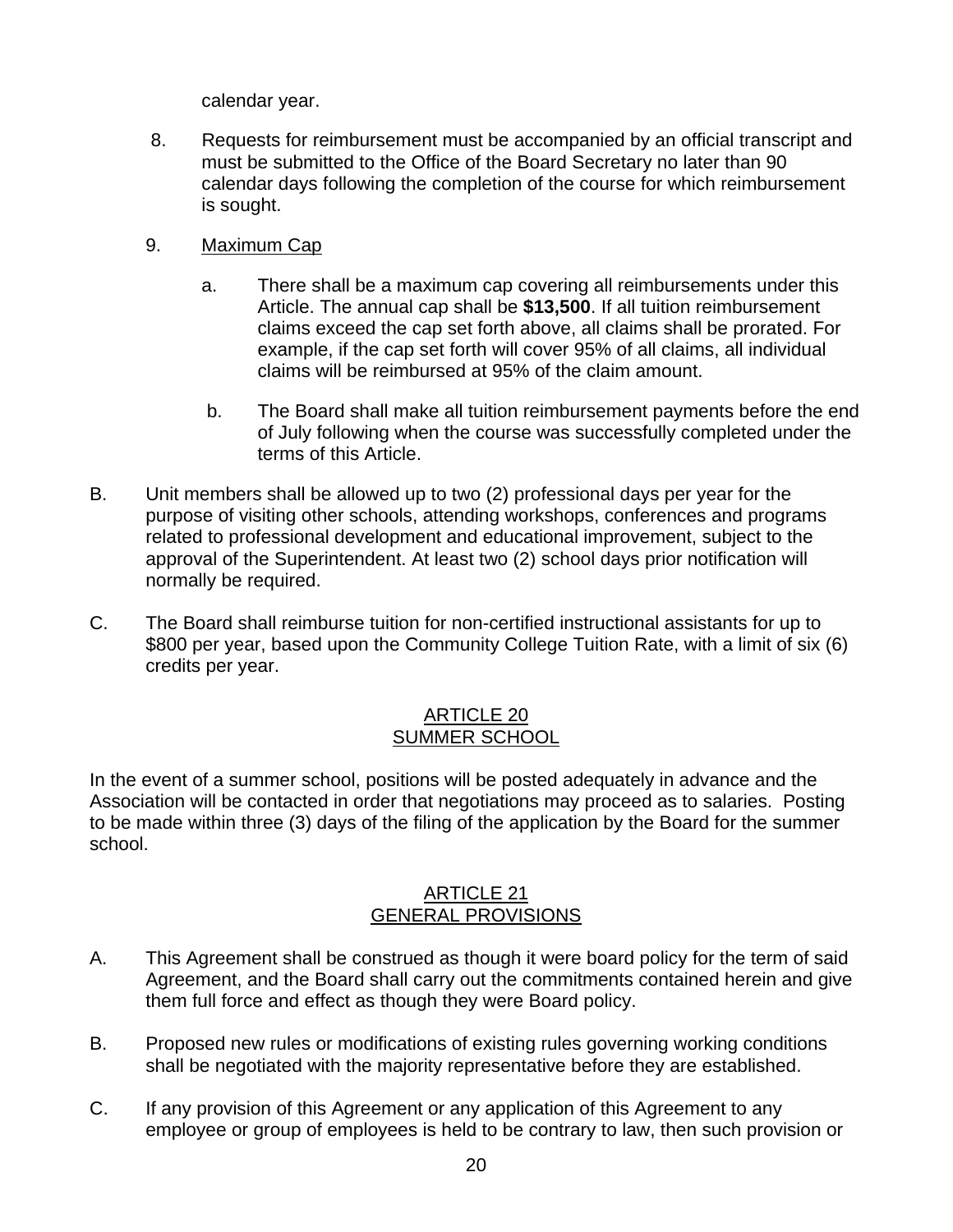application shall not be deemed valid and subsisting, except to the extent permitted by law, but all other provisions or applications shall continue in full force and effect.

D. Copies of this Agreement shall be reproduced at the expense of the Board after agreement between the parties on format.

#### ARTICLE **22** BOARD'S RIGHTS

- A. The Board on its own behalf and on behalf of the electors of the district, hereby retains and reserves unto itself, without limitations, all powers, rights, authority, duties and responsibilities conferred upon and vested in it by the applicable laws and regulations of the State of New Jersey.
- B. Nothing contained herein shall be considered to deny or restrict the Board of its right, responsibilities and authority under the New Jersey School Law, commonly known as Title 18A or any other national, state, county, district, or local laws or regulations as they pertain to education.

## ARTICLE **23** FACILITIES

Each school shall have the following facilities:

- A. air conditioners for the faculty room will be provided and maintained.
- B. a refrigerator will be provided and maintained in the faculty room.
- C. a pay telephone shall be provided.

## ARTICLE **24** REIMBURSEMENT UPON RETIREMENT FOR UNUSED ACCUMULATED SICK DAYS

- A. The Board shall reimburse Unit Members retiring in accordance with the rules and regulations of the Teachers Pension and Annuity Fund and/or Public Employee Retirement System rules, for each unused, accumulated sick day that the retiring unit Member has remaining unused as of the effective date of their retirement. Should the unit member retire before the last month in the school year (June), the retiring unit member will have his/her sick days reduced one day for each month the unit member is retired before the end of the school year. This is for sick leave usage and/or payment for accumulated sick leave upon retirement.
- B. Application for the above reimbursement shall be made by the retiring unit member on or before the last day of January of the school year preceding the school in which the effective retirement date occurs. Late application may postpone the reimbursement for an additional school year.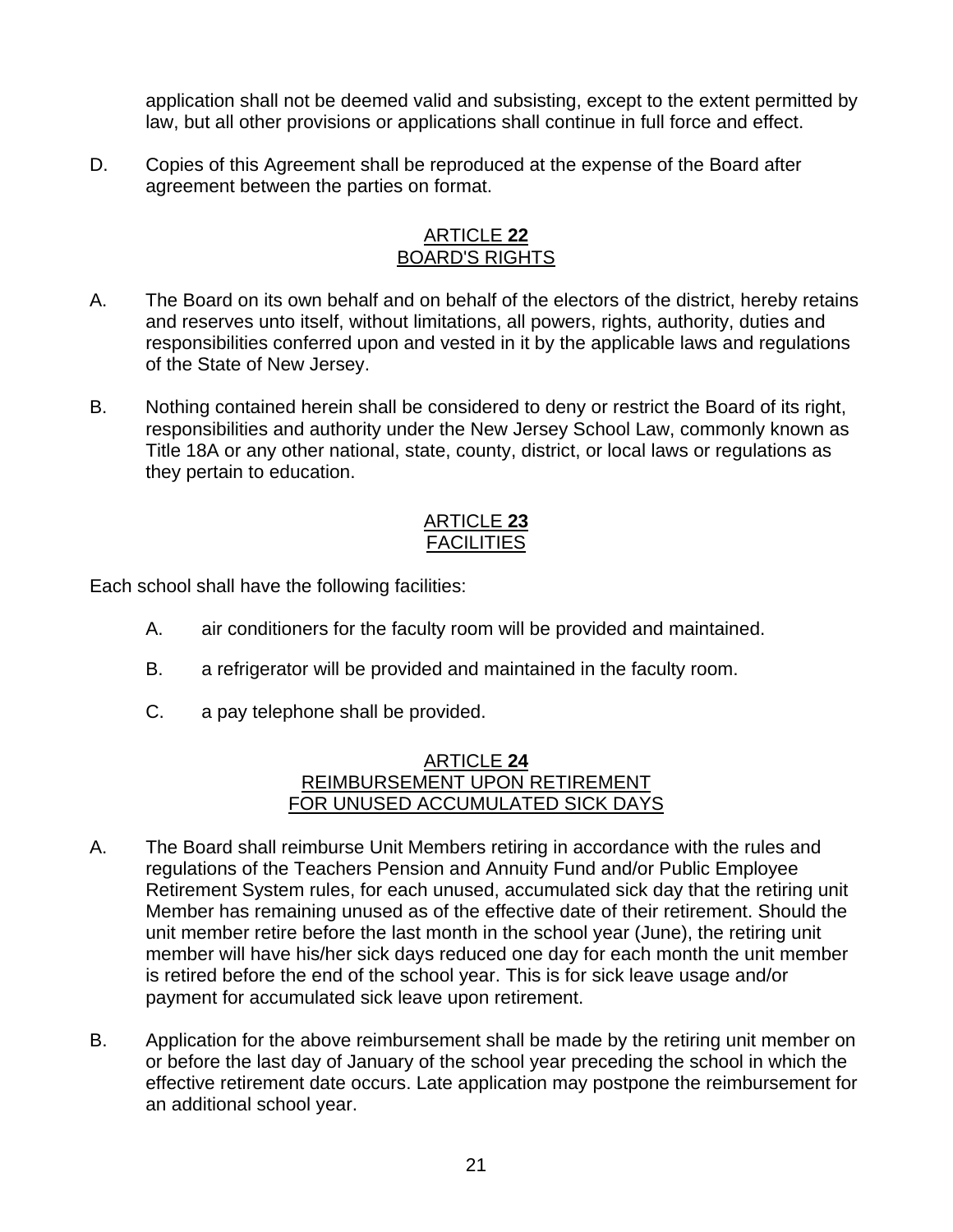- C. Application for this benefit shall not be deemed to be notice of retirement.
- D. Rate of Reimbursement
	- 1. Each eligible Unit Member who is certificated shall be paid at the rate \$ 75 per day.
	- 2. Each eligible Unit Member who is not certificated shall be paid at a rate of \$50 per day.
	- **3. The maximum payment under D. 1. or 2. to an employee shall be \$15,000. If an employee, as of the close of business June 30, 2010, has accumulated days which value at that time exceeds \$15,000, the computed value as of that time shall be that employee's maximum payout under D. 1. or 2.**
- E. Unit Members hired by the Board after July 1, 2001 shall have to accumulate at least fifty (50) sick leave days to be eligible for the payments set forth in D. 1. or D. 2.
- F. This benefit shall be payable to deceased employee's estate.

# ARTICLE **25** LONGEVITY

A. Longevity shall be payable to Certificated Unit members as set forth herein below:

| 10 years to 14 years of employment by the Board | \$750   |
|-------------------------------------------------|---------|
| 15 years to 19 years of employment by the Board | \$1,000 |
| 20 years to 24 years of employment by the Board | \$1,250 |
| Over 25 years of employment by the Board        | \$1,750 |

Not to be cumulative but to be consecutive.

 B. Longevity shall be payable to Non-certificated Unit Members during the three years of this contract as set forth here below: after the completion of ten (10) years of service, Non-Certificated Unit Members will receive fifty percent (50%) of the amount awarded to Certificated Unit Members.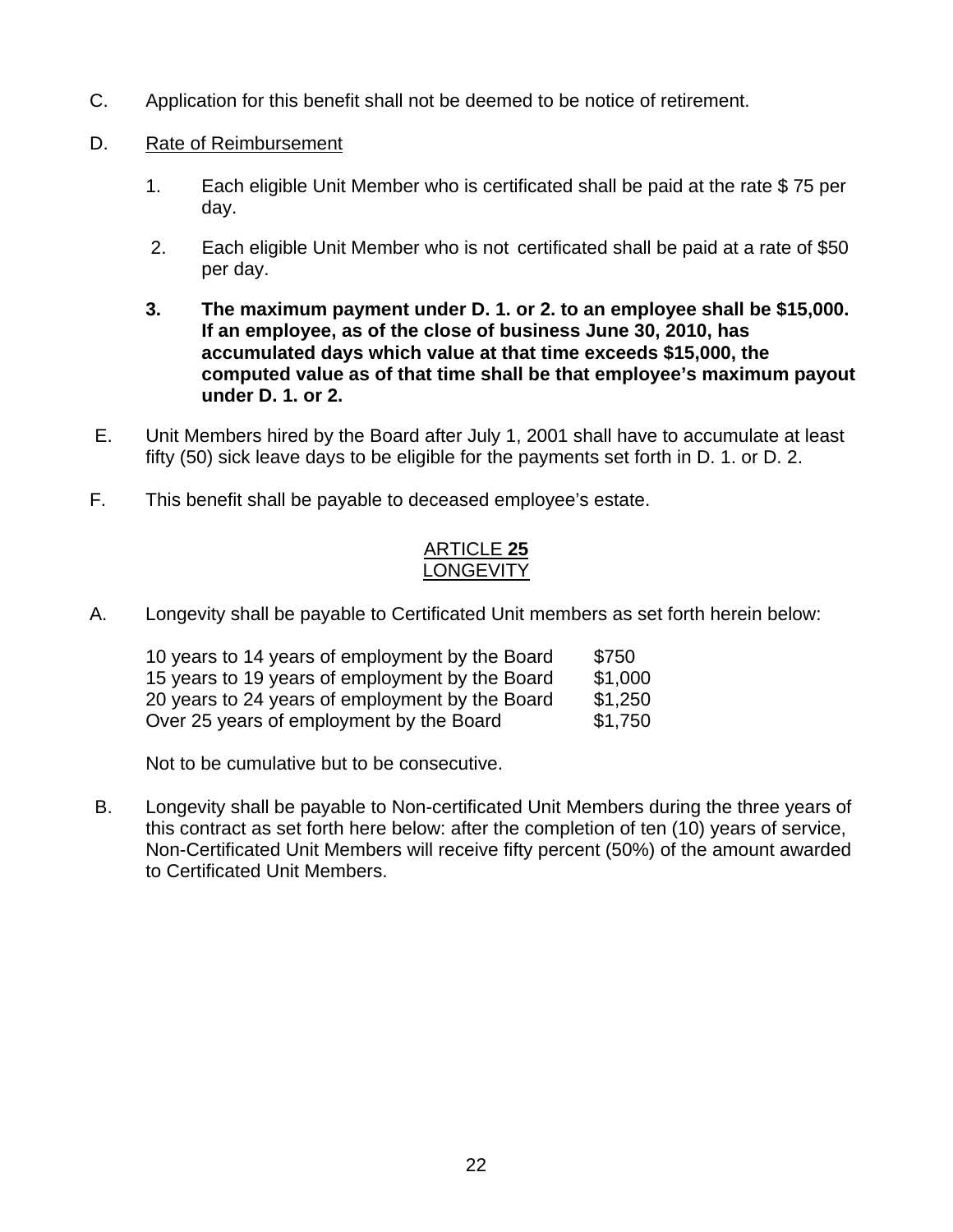## ARTICLE **26** DURATION OF AGREEMENT

- A. This Agreement shall be effective as of **July 1, 2010**, and shall continue in effect until **June 30, 2013**, subject to the Association's rights to negotiate over a successor Agreement as set forth in Article 2.
- B. This Agreement shall not be extended orally and it is expressly understood that it shall expire on the date indicated. The parties to the Agreement shall mutually agree upon any extension in writing, and unless such extensions are agreed upon this contract shall expire on the date indicated herein.
- C. IN WITNESS WHEREOF, the Board has caused this Agreement to be signed by its President, attested by its Secretary and its corporate seal to be placed heron and the Association has caused this Agreement to be signed by its President and secretary.

Board of Education for the Borough of Somerdale

\_\_\_\_\_\_\_\_\_\_\_\_\_\_\_\_\_\_\_\_\_\_\_\_\_\_\_\_\_\_\_\_\_\_\_\_\_\_\_\_

\_\_\_\_\_\_\_\_\_\_\_\_\_\_\_\_\_\_\_\_\_\_\_\_\_\_\_\_\_\_\_\_\_\_\_\_\_\_\_\_\_

\_\_\_\_\_\_\_\_\_\_\_\_\_\_\_\_\_\_\_\_\_\_\_\_\_\_\_\_\_\_\_\_\_\_\_\_\_\_\_\_

\_\_\_\_\_\_\_\_\_\_\_\_\_\_\_\_\_\_\_\_\_\_\_\_\_\_\_\_\_\_\_\_\_\_\_\_\_\_\_\_\_

BY: President

ATTEST:

**Secretary** 

Somerdale Education Association

BY: President

ATTEST:

**Negotiations Chair**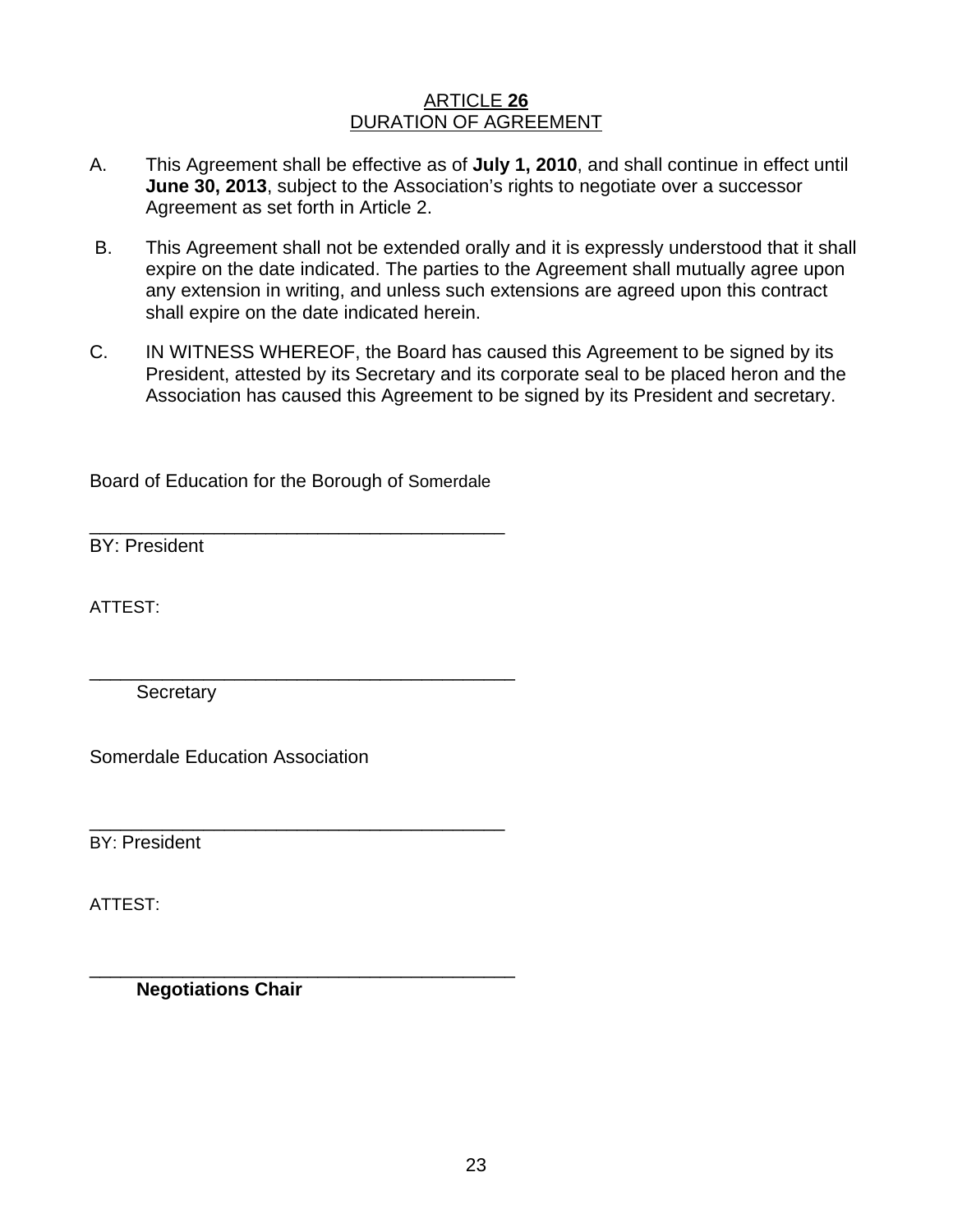## APPENDIX A GRIEVANCE REPORT

Grievance # \_\_\_\_\_\_ Somerdale School District Distribution of Form

GRIEVANCE REPORT 1. Superintendent

- 2. Principal
- 3. Association
- 4. Teacher

Submit to Principal or Immediate Superior

In Duplicate

**Building** 

**Assignment** Name of Grievant Date Filed

# **STEP 1**

A. Date Cause of Grievance Occurred

\_\_\_\_\_\_\_\_\_\_\_\_\_\_\_\_\_\_\_\_\_\_\_\_\_\_\_\_\_\_\_\_\_\_\_\_\_\_\_\_\_\_\_\_\_\_\_

\_\_\_\_\_\_\_\_\_\_\_\_\_\_\_\_\_\_\_\_\_\_\_\_\_\_\_\_\_\_\_\_\_\_\_\_\_\_\_\_\_\_\_\_\_\_\_\_\_\_\_\_\_\_\_\_\_

# B.1. Statement of Grievance

# 2. Relief Sought

If additional space is needed in reporting Section B1 and 2, attach an additional sheet.

\_\_\_\_\_\_\_\_\_\_\_\_\_\_\_\_\_\_\_\_\_\_\_\_\_\_\_\_\_\_\_\_\_\_\_\_\_\_\_\_\_\_\_\_\_\_\_\_\_\_\_\_\_\_\_\_\_\_\_\_\_\_\_\_

\_\_\_\_\_\_\_\_\_\_\_\_\_\_\_\_\_\_\_\_\_\_\_\_\_\_\_\_\_\_\_\_\_\_\_\_\_\_\_\_\_\_\_\_\_\_\_\_\_\_\_\_\_\_\_\_\_\_\_\_\_\_\_\_\_\_\_\_\_\_\_\_\_\_

\_\_\_\_\_\_\_\_\_\_\_\_\_\_\_\_\_\_\_\_\_\_\_\_\_\_\_\_\_\_\_\_\_\_\_\_\_\_\_\_\_\_\_\_\_\_\_\_\_\_\_\_\_\_\_\_\_\_\_\_\_\_\_\_\_\_\_\_\_\_\_\_\_\_

\_\_\_\_\_\_\_\_\_\_\_\_\_\_\_\_\_\_\_\_\_\_\_\_\_\_\_\_\_\_\_\_\_\_\_\_\_\_\_\_\_\_\_\_\_\_\_\_\_\_\_\_\_\_\_\_\_\_\_\_\_\_\_\_\_\_\_\_\_\_\_\_\_\_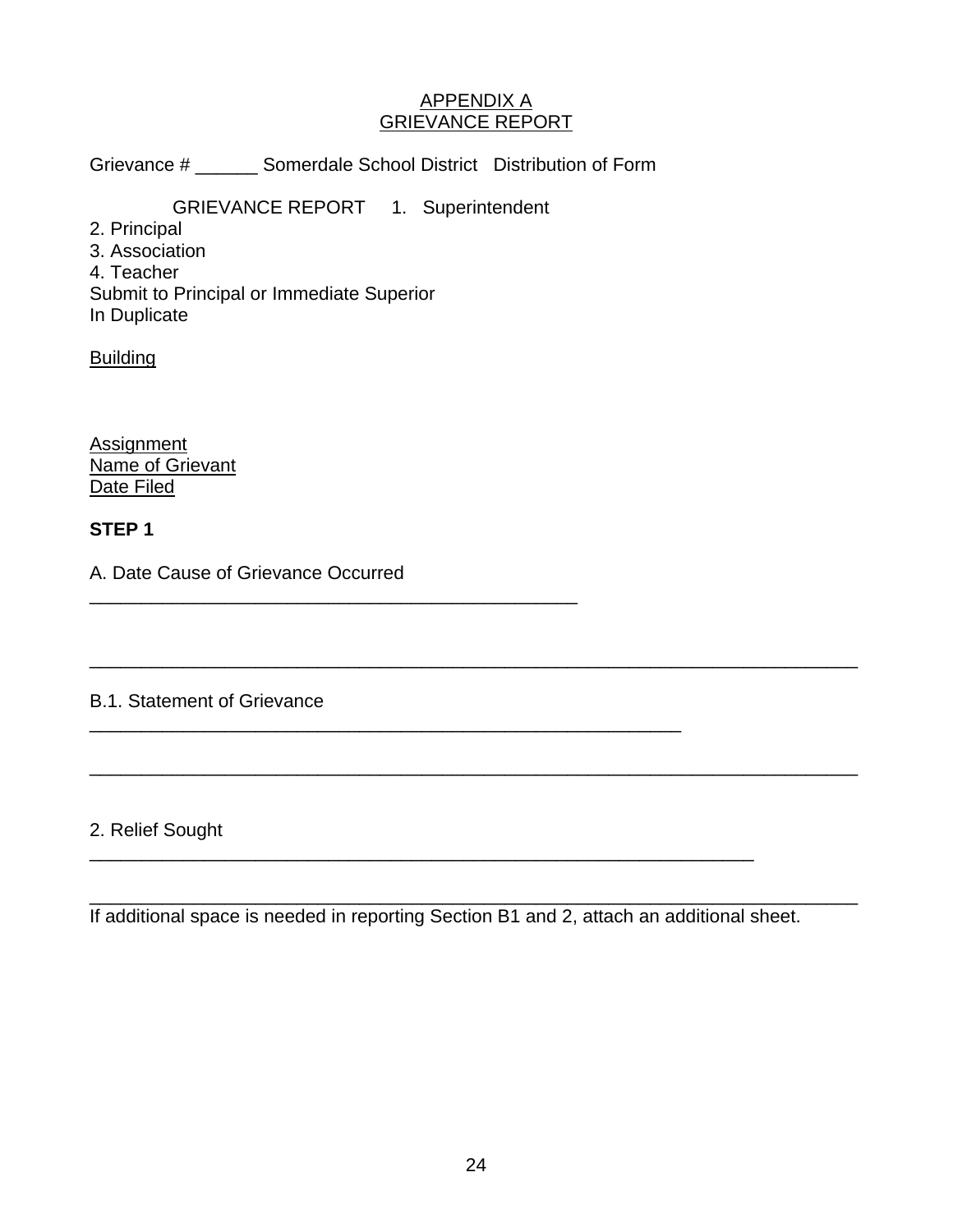| C. Disposition by Principal or Immediate Superior |  |  |  |
|---------------------------------------------------|--|--|--|
|                                                   |  |  |  |

| <b>Signature of Principal</b><br>Date<br>or Immediate Superior                                         |      |            |               |
|--------------------------------------------------------------------------------------------------------|------|------------|---------------|
| D. Position of Grievant and/or Association                                                             |      |            |               |
|                                                                                                        |      |            |               |
| <b>Signature of Principal</b><br>Date                                                                  |      |            |               |
| <b>STEP 2</b>                                                                                          |      |            |               |
| А.                                                                                                     |      |            |               |
| В.                                                                                                     |      |            |               |
|                                                                                                        |      |            |               |
| Signature                                                                                              | Date |            |               |
| $C_{\cdot}$                                                                                            |      |            |               |
| Signature                                                                                              | Date |            |               |
| STEP <sub>3</sub>                                                                                      |      |            |               |
| A. Date Submitted to Arbitration<br>B. Recommendation of Arbitrator<br>E. Recommendation of Arbitrator |      |            |               |
| Signature of                                                                                           | Date | Arbitrator |               |
| Note: All provisions of $\triangle D TICLE$ 3 of the $\triangle$ areoment dated                        |      |            | $20$ CUALL DE |

\_\_\_\_\_\_\_\_\_\_\_\_\_\_\_\_\_\_\_\_\_\_\_\_\_\_\_\_\_\_\_\_\_\_\_\_\_\_\_\_\_\_\_\_\_\_\_\_\_\_\_\_\_\_\_\_\_\_\_\_\_\_\_\_\_\_\_\_\_\_\_\_\_

 Note: All provisions of ARTICLE 3 of the Agreement dated \_\_\_\_\_\_\_\_\_\_, 20\_\_ SHALL BE STRICTLY OBSERVED IN THE SETTLEMENT OF GRIEVANCE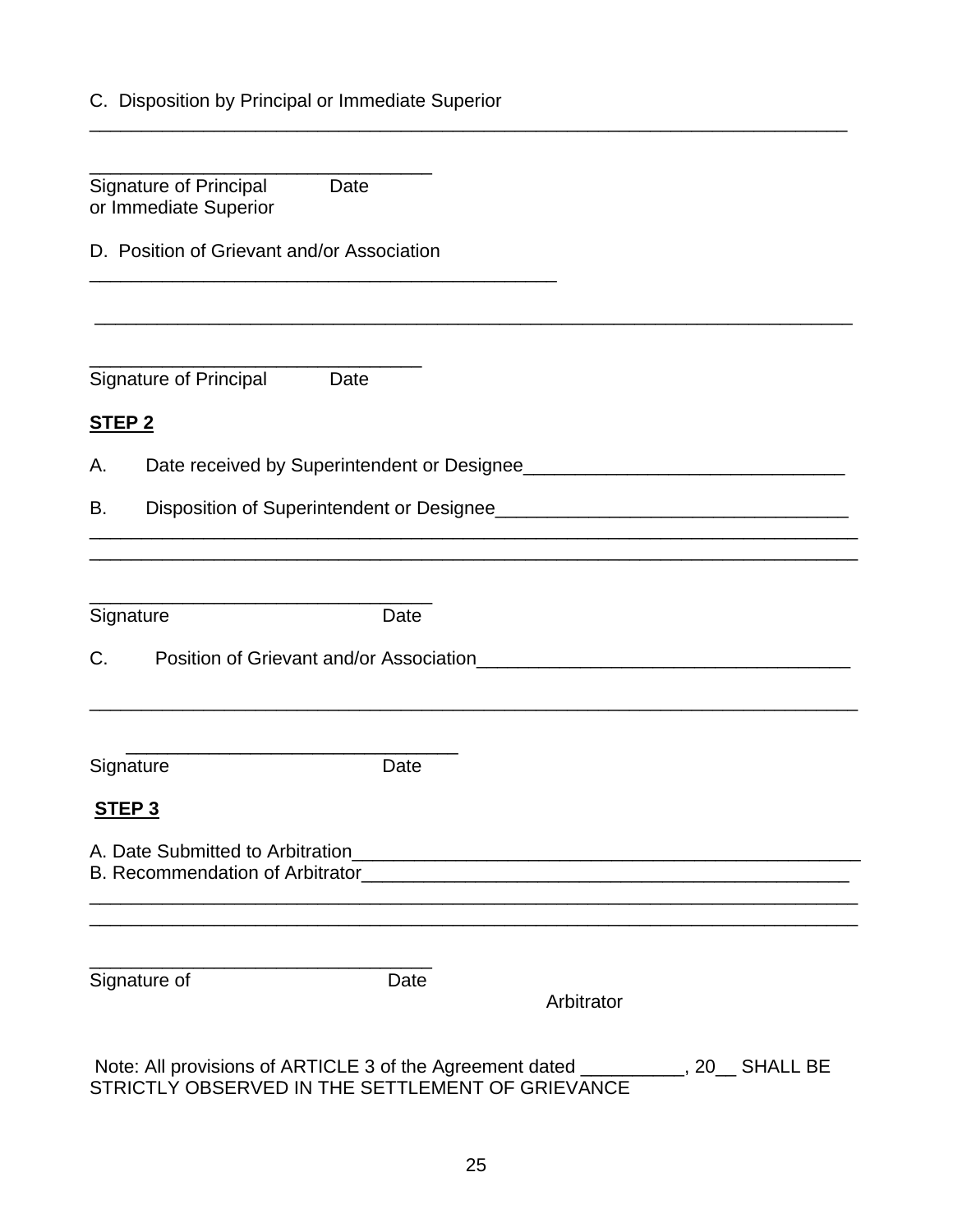## APPENDIX B AUTHORIZATION TO DEDUCT ASSOCIATION MEMBERSHIP DUES

Name \_\_\_\_\_\_\_\_\_\_\_\_\_\_\_\_\_\_\_\_\_\_\_\_\_\_\_\_\_\_\_\_\_\_\_\_\_\_\_\_\_ Social Security Number

School Building\_\_\_\_\_\_\_\_\_\_\_\_\_\_\_\_\_\_\_\_\_\_\_\_\_\_\_\_\_\_\_\_\_ District\_\_\_\_\_\_\_\_\_\_\_\_\_\_\_\_\_\_\_\_\_

\_\_\_\_\_\_\_\_\_\_\_\_\_\_\_\_

To: Disbursing Officer, Somerdale Board of Education

I hereby request and authorize the above-named disbursing officer to deduct from my earnings an amount sufficient to provide for the payment of those yearly membership dues as certified by the organizations indicated in equal monthly payments for all or part of the current school year and for succeeding school years. I understand that the disbursing office will discontinue such deductions only if I file such notice of withdrawal as of the January 1, next succeeding the date on which notice of withdrawal is filed. I also agree that upon termination of employment, the disbursing officer shall deduct any remaining amount due for that current year. I hereby waive all right and claim for said monies so deducted and transmitted in accordance with his authorization and relieve the governing board and all of its officers from any liability therefore.

I designate the Somerdale Board of Education to receive dues and distribute recording to the organization(s) indicated:

Somerdale Education Association, Inc.

Camden County Education Association \_\_\_\_\_

New Jersey Education Association **New Jersey** 

National Education Association **William** 

 \_\_\_\_\_\_\_\_\_\_\_\_\_\_\_\_\_\_\_\_\_\_\_\_\_\_ Signature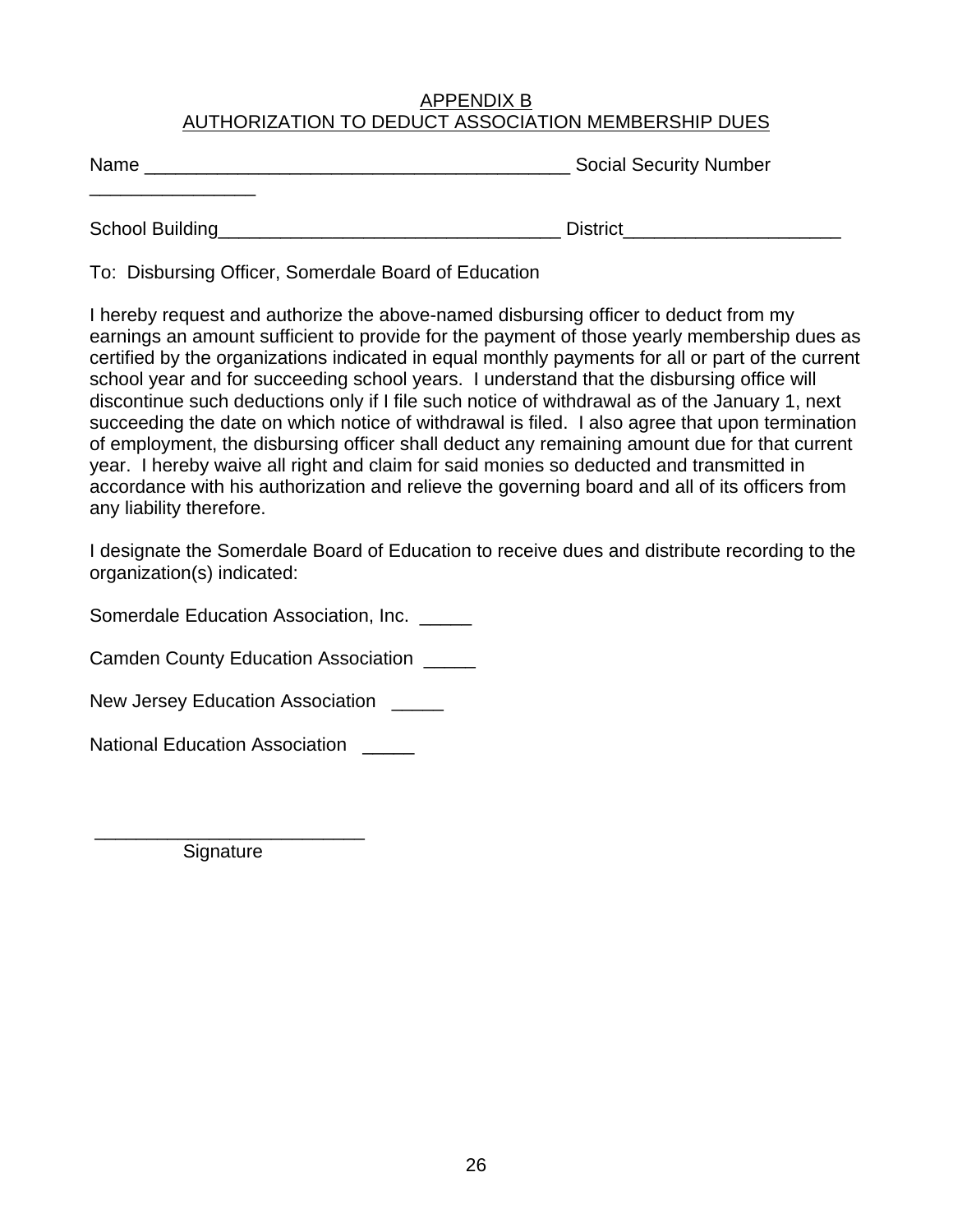## APPENDIX C NON TENURE NON RENEWAL

AUTHORITY: 18A:27-3.1, 18A:27-32, 18A:27-3.3, 18A:27-10, 18A:27-11 & 18A:27-12.18A:27-3.1 - Non-tenure teaching staff; observation and evaluation; conference; purpose.

Every board of education in this state shall cause each non tenure teaching staff member employed by it to be observed and evaluated in the performance of his duties at least three times during each school year but not less than once during each semester, provided that the number of required observations and evaluations may be reduced proportionately when an individual teaching staff member's term of service is less than one academic year. Each evaluation shall be followed by a conference between that teaching staff member and his or her superior or superiors. The purpose of this procedure is to recommend as to reemployment identify any deficiencies, extend assistance for their correction L.1975, c.132 gl.

18A:27-3.2 - Teaching staff member; notice of termination; statement of reasons; request; written answer.

Any teaching staff member receiving notice that a teaching contract for the succeeding school year will not be offered may, within fifteen (15) days thereafter, request in writing a statement of the reasons for such non employment which shall be given to the teaching staff member in writing within thirty (30) days after the receipt of such request. L.1975, c.132 gl.

18A:27-3.3 Rules The provisions of this act shall be carried out pursuant to rules established by the State Board of Education. L.1975 c,132gl

18AL27-10 Non tenure teaching staff member; offer of employment for next succeeding year or notice of termination before May 15, on or before May 15 of each year, every board of education in this State shall give to each non tenure teaching staff member continuously employed by it since the preceding September 30 either:

a. A written offer of a contract for employment for the next succeeding year providing for at least the same terms and conditions of employment but with such increases in salary as may be required by law or policies of the board of education, or

b. A written notice that such employment will not be offered. L1971, c. 436gl, eff. September 1, 1972.

18A:27-11 Failure to give timely notice of termination as offer of employment for next succeeding year.

Should any board of education fail to give to any non tenure teaching staff member either an offer of contract for employment for the next succeeding year or a notice that such employment will not e offered, all within the time and in the manner provided by this act, then said board of education shall be deemed to have offered to that teaching staff member continued employment for the next succeeding school year upon the same terms and conditions but with such increases in salary as may be required by law or policies of the board of education.

L.1971, c.436 s 2, off. Sept. 1, 1972.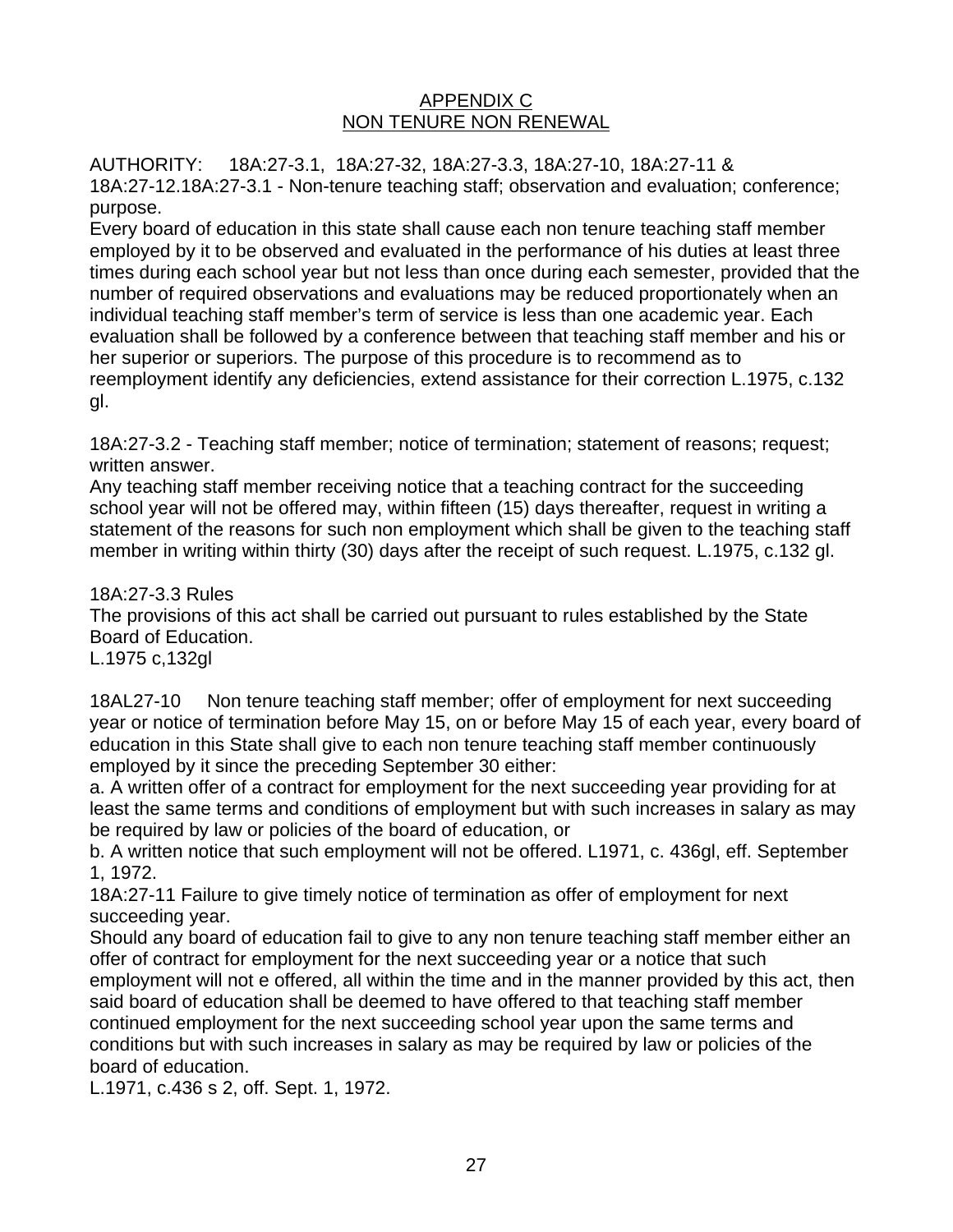18A:27-12 - Notice of acceptance: deadline

If the teaching staff member desires to accept such employment he or she shall notify the board of education of such acceptance, in writing, on or before June 1, in which event such employment shall continue as provided for herein. In the absence of such notice of acceptance the provisions of this article shall no longer be applicable. L. 1971, c. 436, s 3, eff. Sept. 1, 1972.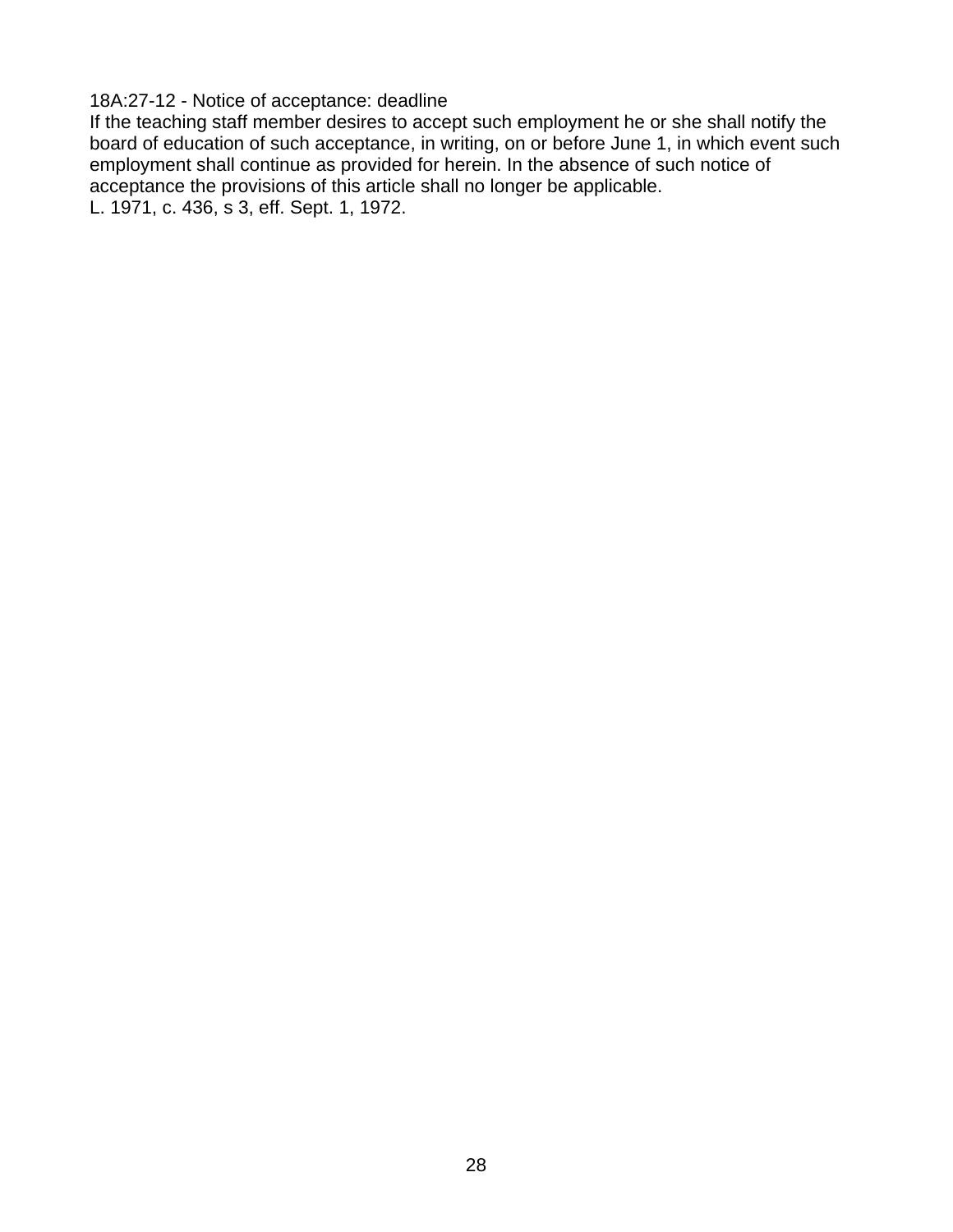## APPENDIX D-1 TEACHER SALARY GUIDE 2010-2011

| <b>STEP</b>    | <b>STEP</b>    | BA    | <b>BA+15</b> | <b>BA+30</b> | МA    | MA+15 | MA+30 | MA+45 | <b>DOC</b> |
|----------------|----------------|-------|--------------|--------------|-------|-------|-------|-------|------------|
| $09-10$        | $10 - 11$      |       |              |              |       |       |       |       |            |
| ***            |                | 46879 | 47521        | 48162        | 49447 | 50089 | 50732 | 52016 | 53300      |
| 1              | $\overline{2}$ | 47079 | 47721        | 48362        | 49647 | 50289 | 50932 | 52216 | 53500      |
| $\overline{2}$ | 3              | 47446 | 48088        | 48729        | 50014 | 50656 | 51299 | 52583 | 53867      |
| 3              | 4              | 47818 | 48460        | 49101        | 50386 | 51028 | 51671 | 52955 | 54239      |
| 4              | 5              | 48503 | 49145        | 49786        | 51071 | 51713 | 52356 | 53640 | 54924      |
| 5              | 6              | 49196 | 49838        | 50479        | 51764 | 52406 | 53049 | 54333 | 55617      |
| 6              | $\overline{7}$ | 49872 | 50514        | 51155        | 52440 | 53082 | 53725 | 55009 | 56293      |
| $\overline{7}$ | 8              | 50756 | 51398        | 52039        | 53324 | 53966 | 54609 | 55893 | 57177      |
| 8              | 9              | 51695 | 52337        | 52978        | 54263 | 54905 | 55548 | 56832 | 58116      |
| 9              | 10             | 53414 | 54056        | 54697        | 55982 | 56624 | 57267 | 58551 | 59835      |
| 10             | 11             | 55589 | 56231        | 56872        | 58157 | 58799 | 59442 | 60726 | 62010      |
| 11             | 12             | 57855 | 58497        | 59138        | 60423 | 61065 | 61708 | 62992 | 64276      |
| 12             | 13             | 59815 | 60457        | 61098        | 62383 | 63025 | 63668 | 64952 | 66236      |
| 13             | 14             | 61864 | 62506        | 63147        | 64432 | 65074 | 65717 | 67001 | 68285      |
| 14             | 15             | 63853 | 64495        | 65136        | 66421 | 67063 | 67706 | 68990 | 70274      |
| 15             | 16             | 66916 | 67558        | 68199        | 69484 | 70126 | 70769 | 72053 | 73337      |
| 16             | 17             | 70402 | 71044        | 71685        | 72970 | 73612 | 74255 | 75539 | 76823      |
| $17 - 18$      | 18             | 74087 | 74729        | 75370        | 76655 | 77297 | 77940 | 79224 | 80508      |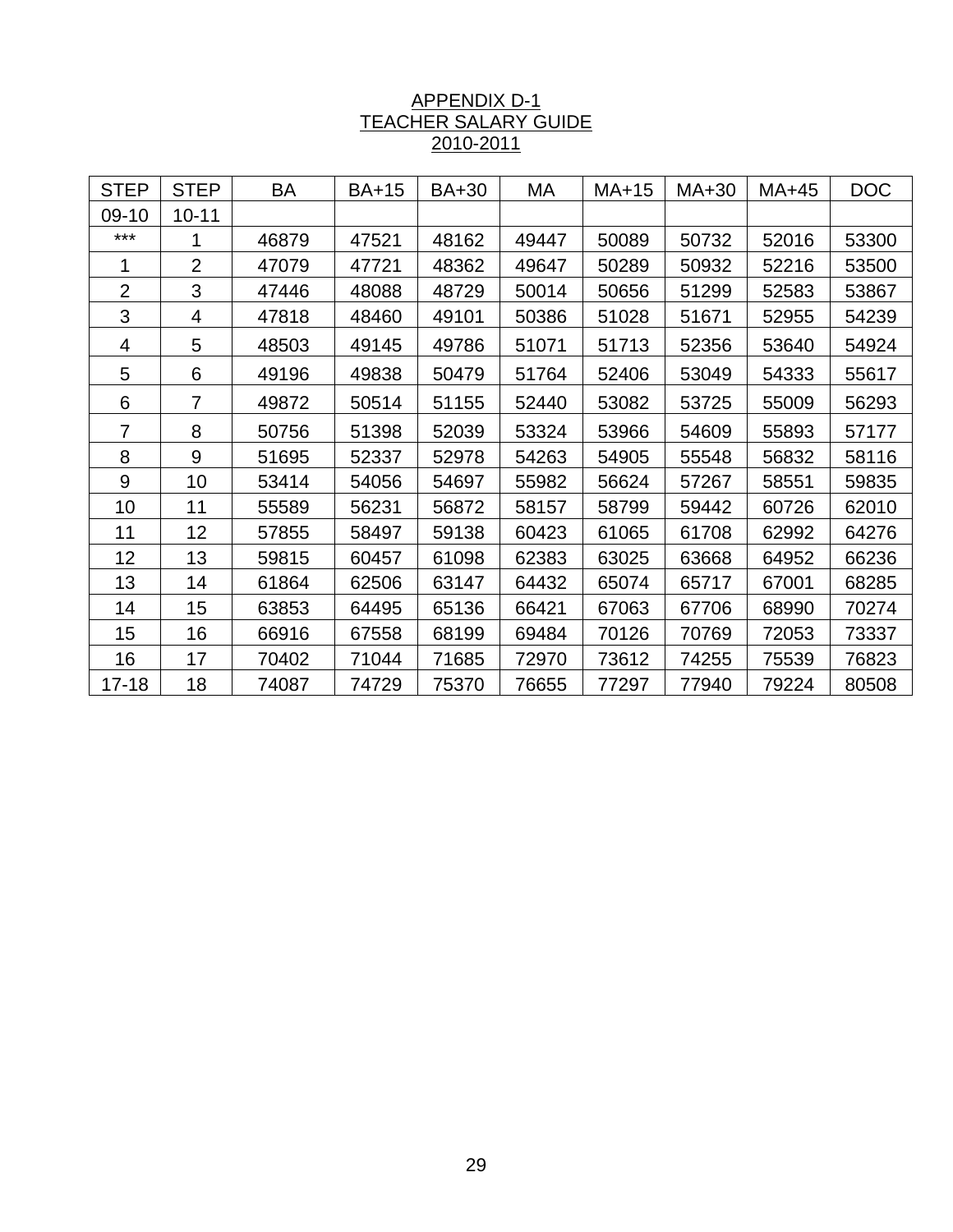| <b>STEP</b>    | <b>STEP</b>    | BA    | <b>BA+15</b> | BA+30 | МA    | $MA+15$ | MA+30 | MA+45 | <b>DOC</b> |
|----------------|----------------|-------|--------------|-------|-------|---------|-------|-------|------------|
| $10 - 11$      | $11 - 12$      |       |              |       |       |         |       |       |            |
|                |                |       |              |       |       |         |       |       |            |
| $***-1$        | 1              | 48163 | 48805        | 49446 | 50731 | 51373   | 52016 | 53300 | 54584      |
| $\overline{2}$ | $\overline{2}$ | 48530 | 49172        | 49813 | 51098 | 51740   | 52383 | 53667 | 54951      |
| 3              | 3              | 48902 | 49544        | 50185 | 51470 | 52112   | 52755 | 54039 | 55323      |
| 4              | 4              | 49587 | 50229        | 50870 | 52155 | 52797   | 53440 | 54724 | 56008      |
| 5              | 5              | 50280 | 50922        | 51563 | 52848 | 53490   | 54133 | 55417 | 56701      |
| 6              | 6              | 50956 | 51598        | 52239 | 53524 | 54166   | 54809 | 56093 | 57377      |
| $\overline{7}$ | $\overline{7}$ | 51840 | 52482        | 53123 | 54408 | 55050   | 55693 | 56977 | 58261      |
| 8              | 8              | 52779 | 53421        | 54062 | 55347 | 55989   | 56632 | 57916 | 59200      |
| 9              | 9              | 54498 | 55140        | 55781 | 57066 | 57708   | 58351 | 59635 | 60919      |
| 10             | 10             | 56673 | 57315        | 57956 | 59241 | 59883   | 60526 | 61810 | 63094      |
| 11             | 11             | 58939 | 59581        | 60222 | 61507 | 62149   | 62792 | 64076 | 65360      |
| 12             | 12             | 60899 | 61541        | 62182 | 63467 | 64109   | 64752 | 66036 | 67320      |
| 13             | 13             | 62948 | 63590        | 64231 | 65516 | 66158   | 66801 | 68085 | 69369      |
| 14             | 14             | 64937 | 65579        | 66220 | 67505 | 68147   | 68790 | 70074 | 71358      |
| 15             | 15             | 68000 | 68642        | 69283 | 70568 | 71210   | 71853 | 73137 | 74421      |
| 16             | 16             | 71486 | 72128        | 72769 | 74054 | 74696   | 75339 | 76623 | 77907      |
| $17 - 18$      | 17             | 75171 | 75813        | 76454 | 77739 | 78381   | 79024 | 80308 | 81592      |

## APPENDIX D-2 TEACHER SALARY GUIDE 2011-2012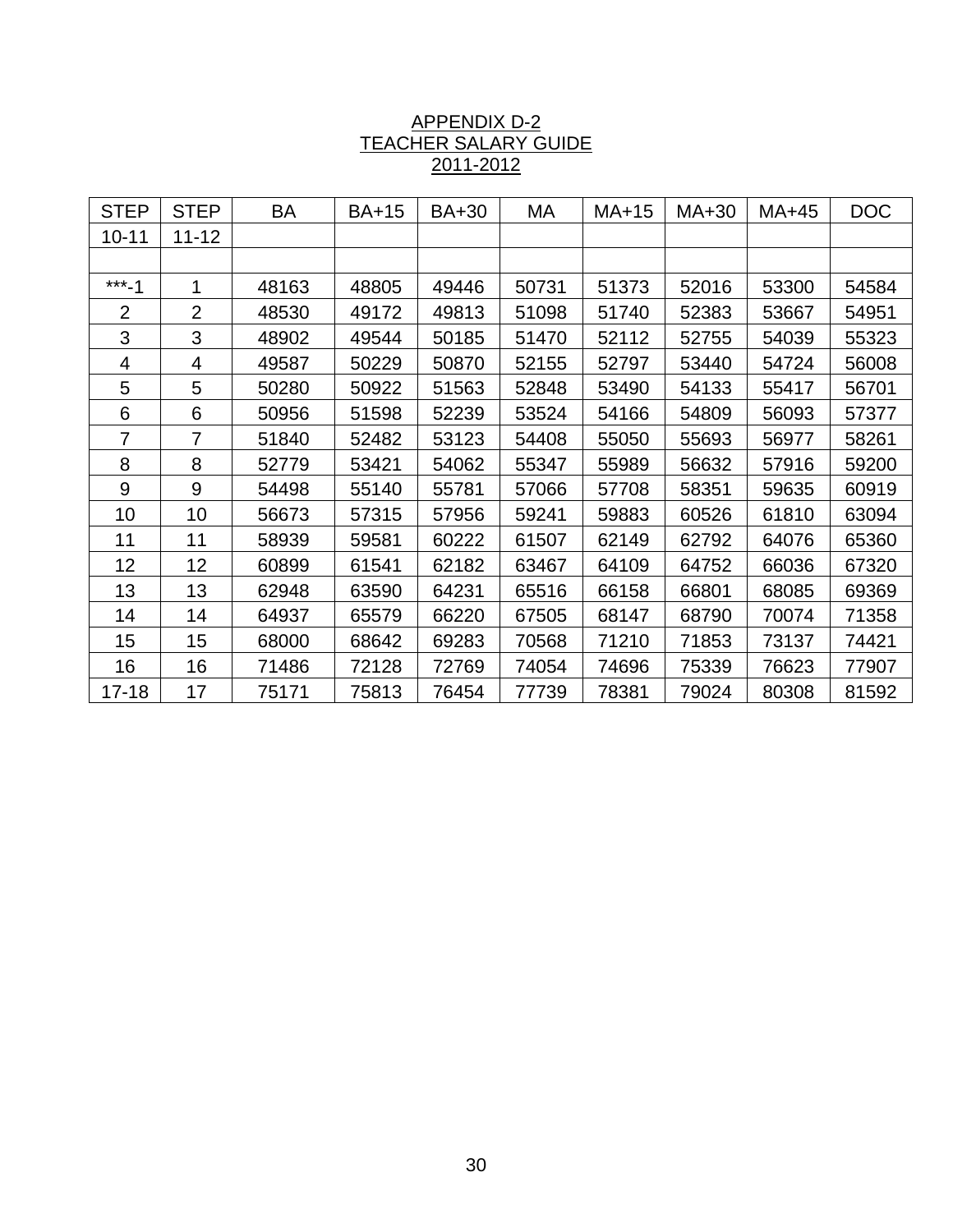#### APPENDIX D-3 TEACHER SALARY GUIDE 2012-2013

| <b>STEP</b>    | <b>STEP</b>    | BA    | <b>BA+15</b> | BA+30 | МA    | $MA+15$ | MA+30 | MA+45 | <b>DOC</b> |
|----------------|----------------|-------|--------------|-------|-------|---------|-------|-------|------------|
| $11 - 12$      | $12 - 13$      |       |              |       |       |         |       |       |            |
|                |                |       |              |       |       |         |       |       |            |
|                |                |       |              |       |       |         |       |       |            |
| $***-1$        | 1              | 49541 | 50183        | 50824 | 52109 | 52751   | 53394 | 54678 | 55962      |
| $\overline{2}$ | $\overline{2}$ | 49913 | 50555        | 51196 | 52481 | 53123   | 53766 | 55050 | 56334      |
| 3              | 3              | 50598 | 51240        | 51881 | 53166 | 53808   | 54451 | 55735 | 57019      |
| 4              | 4              | 51291 | 51933        | 52574 | 53859 | 54501   | 55144 | 56428 | 57712      |
| 5              | 5              | 51967 | 52609        | 53250 | 54535 | 55177   | 55820 | 57104 | 58388      |
| 6              | 6              | 52851 | 53493        | 54134 | 55419 | 56061   | 56704 | 57988 | 59272      |
| 7              | 7              | 53790 | 54432        | 55073 | 56358 | 57000   | 57643 | 58927 | 60211      |
| 8              | 8              | 55509 | 56151        | 56792 | 58077 | 58719   | 59362 | 60646 | 61930      |
| $9\,$          | 9              | 57684 | 58326        | 58967 | 60252 | 60894   | 61537 | 62821 | 64105      |
| 10             | 10             | 59950 | 60592        | 61233 | 62518 | 63160   | 63803 | 65087 | 66371      |
| 11             | 11             | 61910 | 62552        | 63193 | 64478 | 65120   | 65763 | 67047 | 68331      |
| 12             | 12             | 63959 | 64601        | 65242 | 66527 | 67169   | 67812 | 69096 | 70380      |
| 13             | 13             | 65948 | 66590        | 67231 | 68516 | 69158   | 69801 | 71085 | 72369      |
| 14             | 14             | 69011 | 69653        | 70294 | 71579 | 72221   | 72864 | 74148 | 75432      |
| 15             | 15             | 72497 | 73139        | 73780 | 75065 | 75707   | 76350 | 77634 | 78918      |
| 16-17          | 16             | 76182 | 76824        | 77465 | 78750 | 79392   | 80035 | 81319 | 82603      |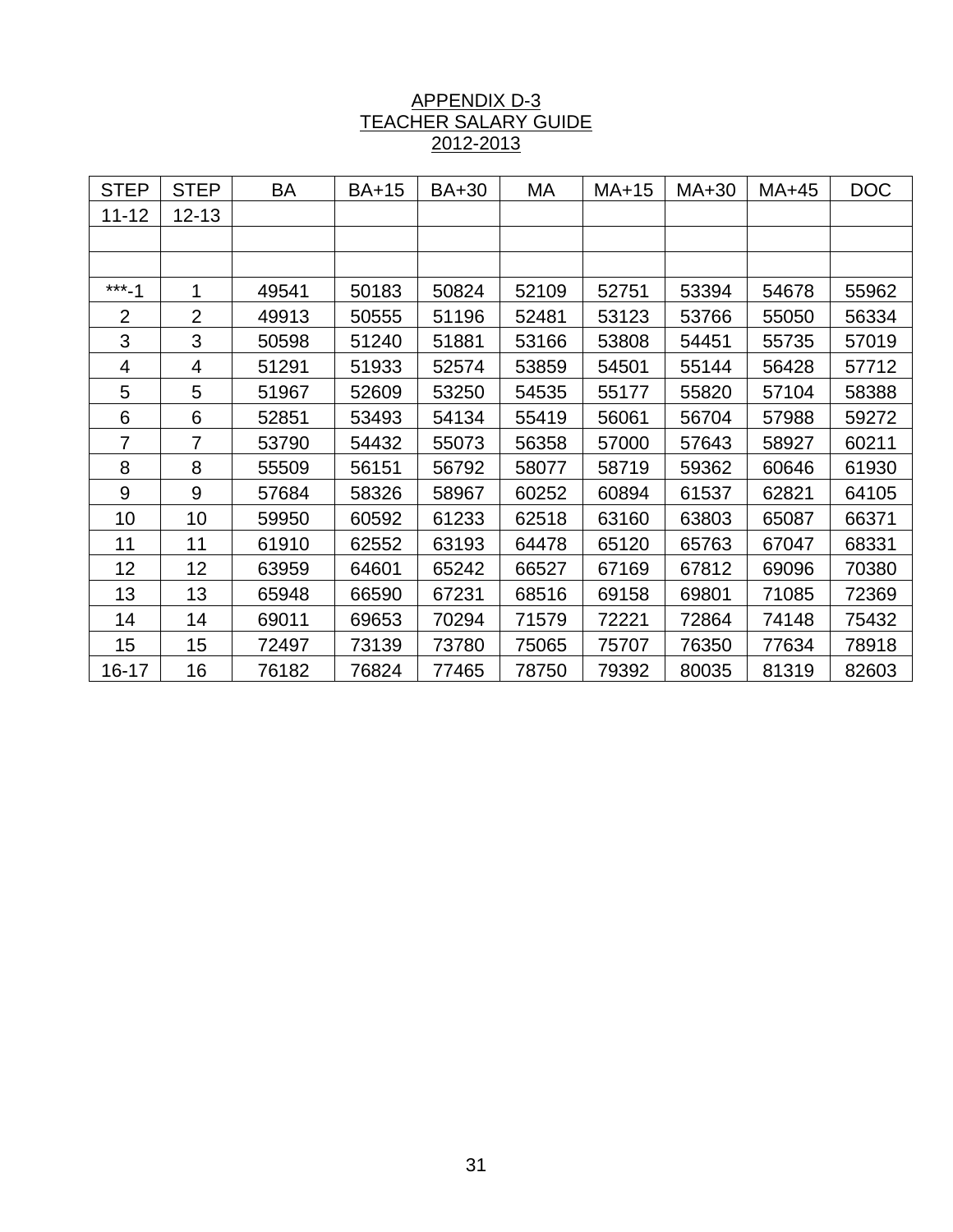#### APPENDIX E EXTRACURRICUALR STIPENDS 2010-2011, 2011-2012 and 2012-2013

| Activity                        | <b>STIPEND</b>           |
|---------------------------------|--------------------------|
| <b>Basketball</b>               | 2000                     |
| <b>After School Sports</b>      | 1550                     |
| Year Book                       | 1550                     |
| <b>Student Council Advisors</b> | 1550                     |
| <b>Baseball</b>                 | 1550                     |
| Softball                        | 1550                     |
| Soccer                          | 1550                     |
| Volleyball                      | 1550                     |
| <b>Cheerleader Advisor</b>      | 1550                     |
| <b>National Honor Society</b>   | 1550                     |
| <b>Chaperoning of Dances</b>    | per event<br><b>\$30</b> |

In addition, a unit member covered under this Agreement shall be eligible upon assignment by the Superintendent to be an advisor for a "Club" established by the Board. Upon said unit member being assigned as set forth above, said unit member shall receive a stipend in the amount of thirty dollars (\$30) per Club session monitored by said unit member to a maximum of nine hundred dollars (\$900) per school year.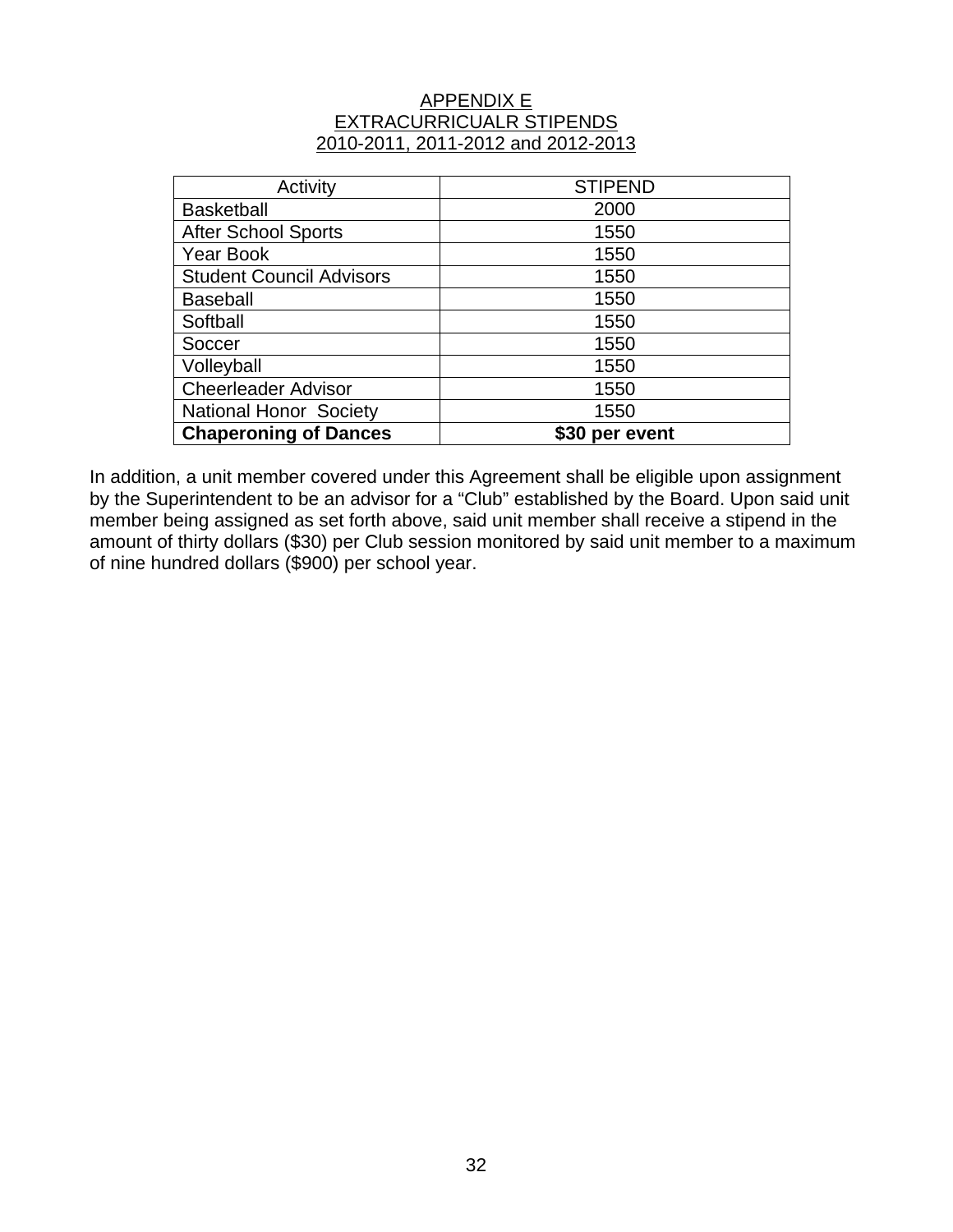## APPENDIX F ASSISTANT SALARY GUIDES 2010-2011

| <b>STEP</b> | <b>STEP</b>    | <b>CERT</b> | <b>NON-CERT</b> |
|-------------|----------------|-------------|-----------------|
| 09-10       | $10 - 11$      |             |                 |
| $***$       |                | 14249       | 13249           |
|             | $\overline{2}$ | 14449       | 13449           |
| 2           | 3              | 14649       | 13649           |
| 3           | 4              | 14849       | 13849           |
| 4           | 5              | 15331       | 14331           |
| 5           | 6              | 15813       | 14813           |
| 6           | 7              | 16295       | 15295           |
|             | 8              | 16777       | 15777           |
| 8           | 9              | 17259       | 16259           |
| $9 - 10$    | 10             | 17750       | 16750           |

For Instructional Assistants with an Associate's Degree or sixty (60) credits or more, the Board of Education will pay \$500 in addition to the base salary, not to be cumulative, but to be consecutive.

#### 2011-2012

| <b>STEP</b> | <b>STEP</b>    | <b>CERT</b> | NON-CERT |
|-------------|----------------|-------------|----------|
| $10 - 11$   | $11 - 12$      |             |          |
| $***$       |                | 14610       | 13610    |
|             | $\overline{2}$ | 14810       | 13810    |
| 2           | 3              | 15010       | 14010    |
| 3           | 4              | 15210       | 14210    |
| 4           | 5              | 15692       | 14692    |
| 5           | 6              | 16174       | 15174    |
| 6           | 7              | 16656       | 15656    |
| 7           | 8              | 17138       | 16138    |
| 8           | 9              | 17620       | 16620    |
| $9 - 10$    | 10             | 18111       | 17111    |

For Instructional Assistants with an Associate's Degree or sixty (60) credits or more, the Board of Education will pay \$500 in addition to the base salary, not to be cumulative, but to be consecutive.